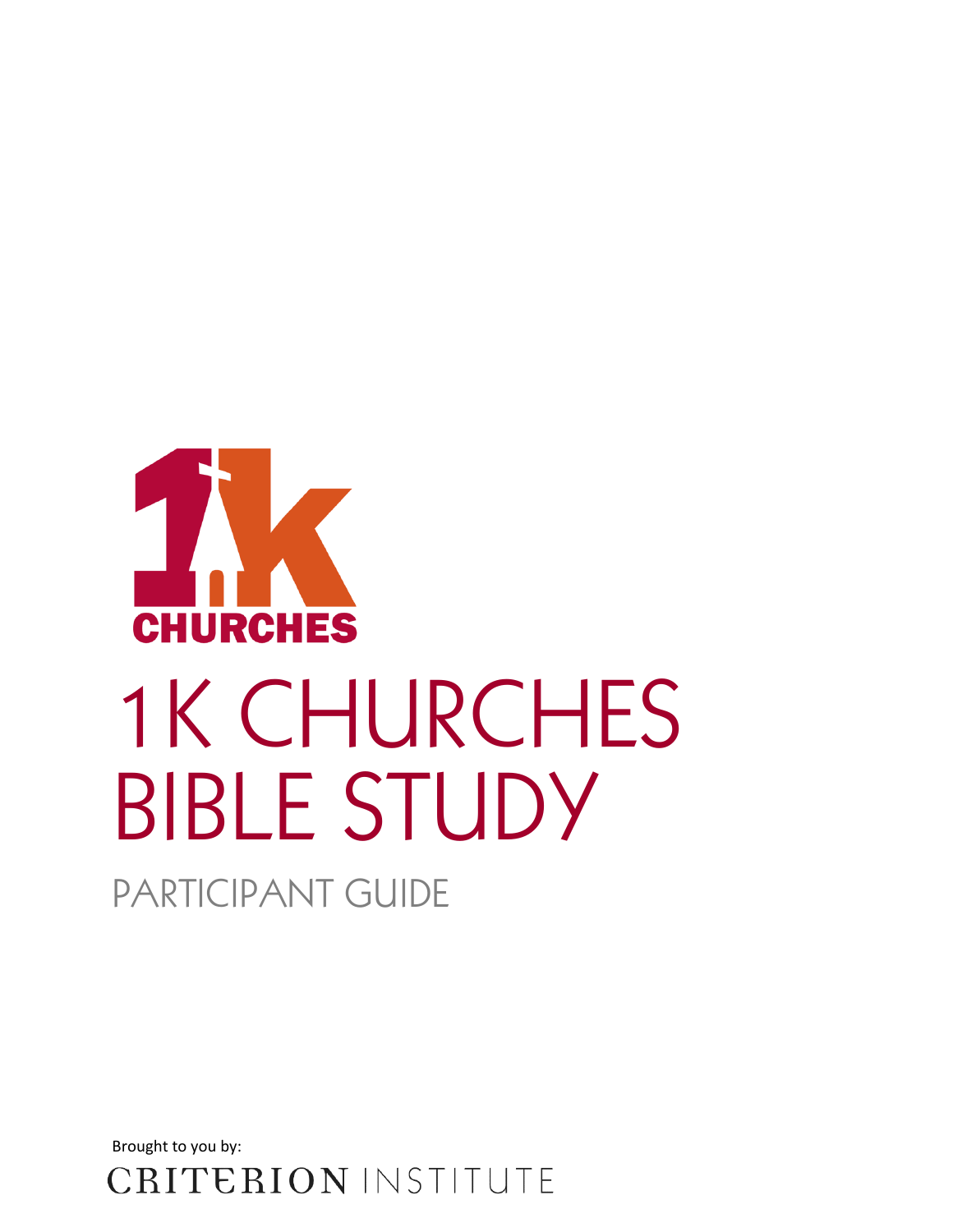# **TABLE OF CONTENTS**

| <b>HOUSEHOLDS OF GOD'S ECONOMY</b>  |  |
|-------------------------------------|--|
| <b>OUR ECONOMIC INTERDEPENDENCE</b> |  |
| <b>LIVING ABUNDANCE</b>             |  |
| <b>THE POWER OF GRACE</b>           |  |
| <b>BOLD ECONOMIC VISIONS</b>        |  |
|                                     |  |
|                                     |  |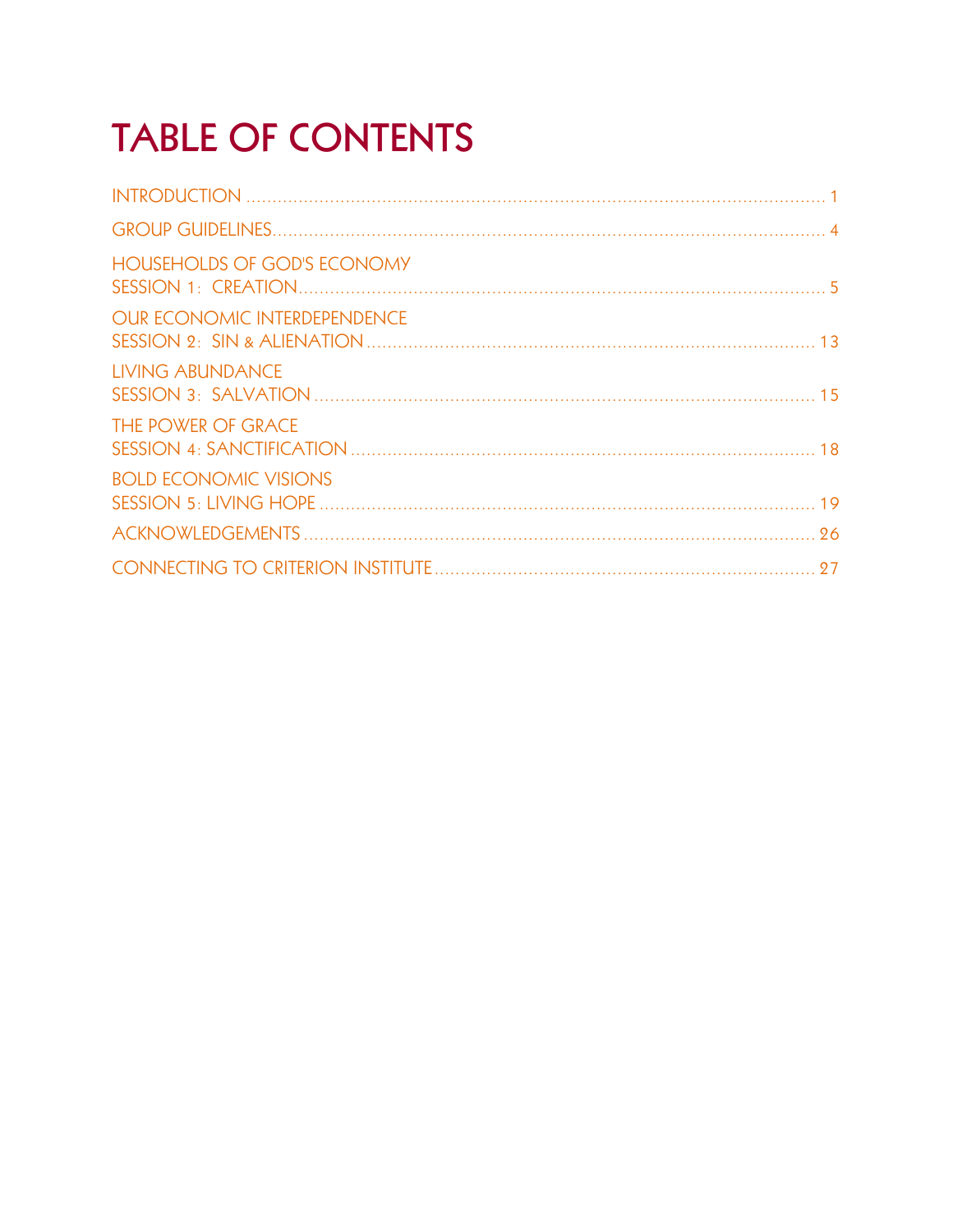## INTRODUCTION

Welcome to 1K Churches. You are part of a growing community of churches building economic relationships in their communities by making small loans to local small businesses. Criterion Institute has prepared these materials in collaboration with friends in churches across the country and invites your participation in this great adventure.

The purpose of this guide is to help you and a small group of participants study scripture and reflect together about how God is calling you and your church to act as economic beings. The sessions will introduce you to five different Investment Pathways for making your small loan to a small business in your community.

Other documents that complement this resource include: 1k Churches Facilitation Guide, 1K Churches Getting Started Guide, various 1K Churches Loan Implementation Guides, and collections of stories and prayers from participating congregations. These are available at the Criterion Institute website [\(www.criterioninstitute.org\)](http://www.criterioninstitute.org/). Criterion Institute also publishes a monthly on-line newsletter which offers support for your journey and shares stories from other participating congregations. To subscribe, contact [info@criterioninstitute.org.](mailto:info@criterioninstitute.org)

### **OUTLINE OF THE SESSION**

While there is plenty of room for local variation, each session generally repeats these core elements:

### **OPENING AND CLOSING PRAYER**

The prayers provided come from early participants in the program.

### **DEEPENING THE COVENANT**

Group discussion will be important. Guidelines are provided to help you build a safe space to have a conversation about money. At the end of each session, there is a question for the group to reflect on and an invitation to share reflections at the beginning of the next session.

### **TEXT AND COMMENTARY**

The Bible Study takes you on a journey through the Christian story, starting with Creation. As you explore these familiar passages of scripture, we hope you will be prompted to read them with new lenses and discover what these pillars of the Christian faith have to teach us about how we can live faithfully in our economic relationships.

**SESSION 1: CREATION.** Economy as a household of relationships set in motion at the birth of humanity

**SESSION 2: SIN & ALIENATION.** How the brokenness of our economic relationships can signify alienation from God and neighbor

**SESSION 3: SALVATION.** Embracing grace and releasing power in economic relationships **SESSION 4: SANCTIFICATION.** The continual work toward justice in the economy **SESSION 5: LIVING HOPE.** The hope and freedom to develop faith-filled economic relationships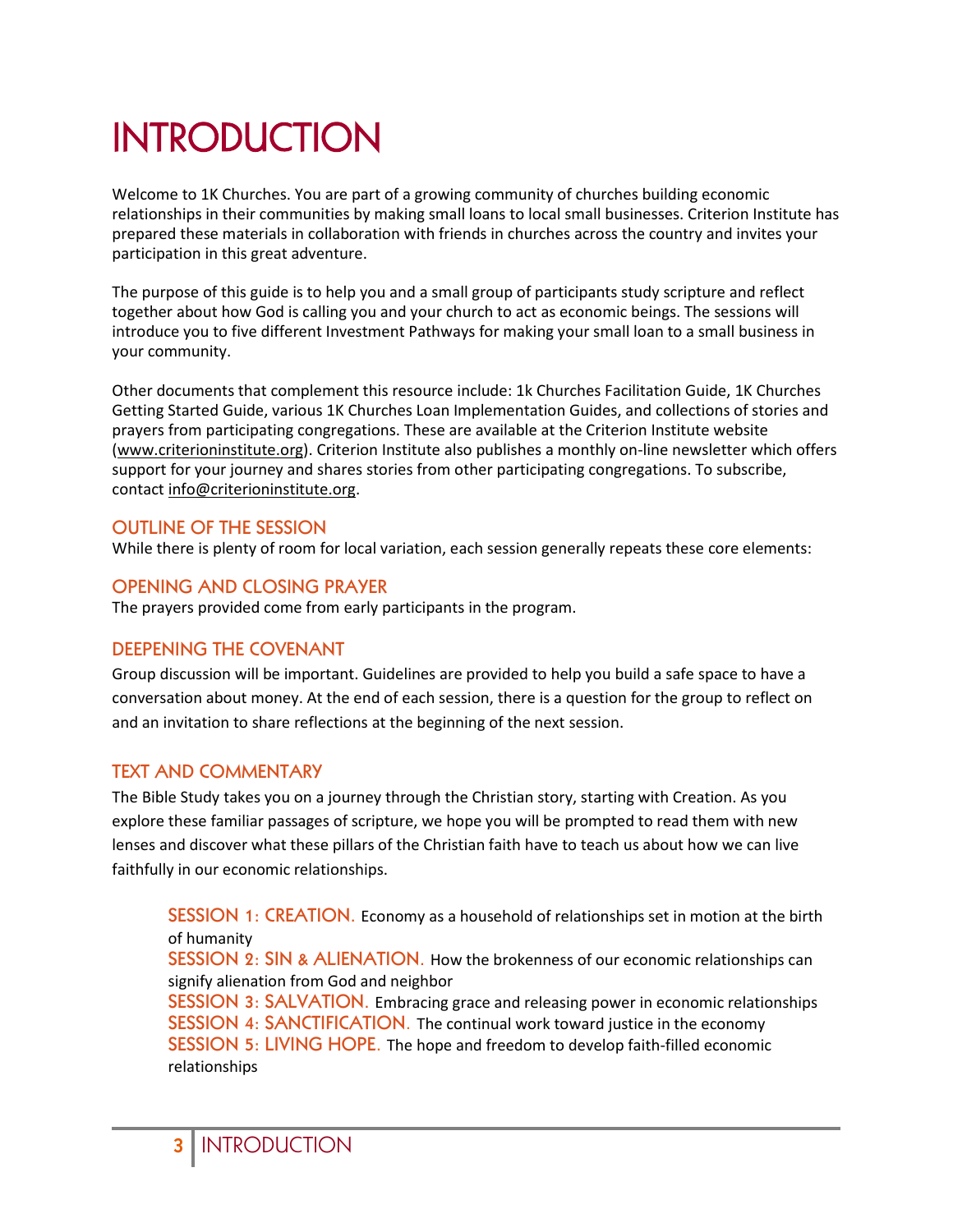### **ECONOMIC REFLECTIONS**

In each session, the transition from biblical reflection to a conversation about our economic lives and relationships begins with a discussion of the question, "What's at Stake in Discovering God's Economy?" Each session also introduces one of the five Investment Pathways supported by the 1K Churches initiative.

**SESSION 1: CREATION** Investment Pathway: Angel Investor **SESSION 2: SIN & ALIENATION** Investment Pathway: Mission Partner (Pay It Forward) **SESSION 3: SALVATION** Investment Pathway: Peer Lending Host **SESSION 4: SANCTIFICATION** Investment Pathway: Justice Partner **SESSION 5: LIVING HOPE** Investment Pathway: Public Witness

### **ASSUMPTIONS THAT SHAPED THE DESIGN**

This Bible Study is rooted in a decade of conversations about faith, economics, and finance among church people. That experience has shaped how we imagine the conversations will go as groups work through the Bible Study. Some of those assumptions are:

### **1. WE CAN CHANGE THE CURRENT SYSTEMS**

We tend to describe our economic systems as though they are outside of our control and unchangeable. We talk about economic forces, upturns, and downturns as if they are naturally occurring phenomena. In fact, the rules of these systems are created by humans. And, since we made them up, we can make up something different. We started the Bible Study with Creation, because we wanted to create a space for openness and discovery. We wanted to spur imagination about what is possible rather than reinforce the belief "but that is how it works."

Old Testament scholar Walter Brueggemann reminds us: "The prophet engages in future fantasy. The prophet does not ask if the vision can be implemented… The imagination must come before the implementation. Our culture is competent to implement almost anything and to imagine almost nothing… It is the vocation of the prophet to keep alive the ministry of imagination, to keep conjuring and proposing alternative futures."

### **2. PEOPLE HAVE A GOOD BIT OF ANXIETY ABOUT MONEY**

In the first session, we ask people to tell their family stories about money. This will surface a range of emotions and perspectives about debt, fairness, poverty, and many, many other things.

You will notice that in the Bible Study we use the language of economic relationships. We don't have a relationship with money, not really. We have relationships with people that end up being shaped by the economic nature of those relationships. For that reason, we ground these reflections on economics and faith in a conversation about relationships. The focus on relationships helps us think our way out when we get trapped in our ideas and emotions about money.

### **3. CONVERSATIONS ABOUT ECONOMICS BECOME IDEOLOGICAL, QUICKLY**

We all have strong opinions and complicated emotions about money and economics, formed from family history and reinforced by the church or a recent news article or our professional work or personal experience. Here are a few examples:

• This is the fault of the individuals who don't try hard enough (or are greedy or are corrupt).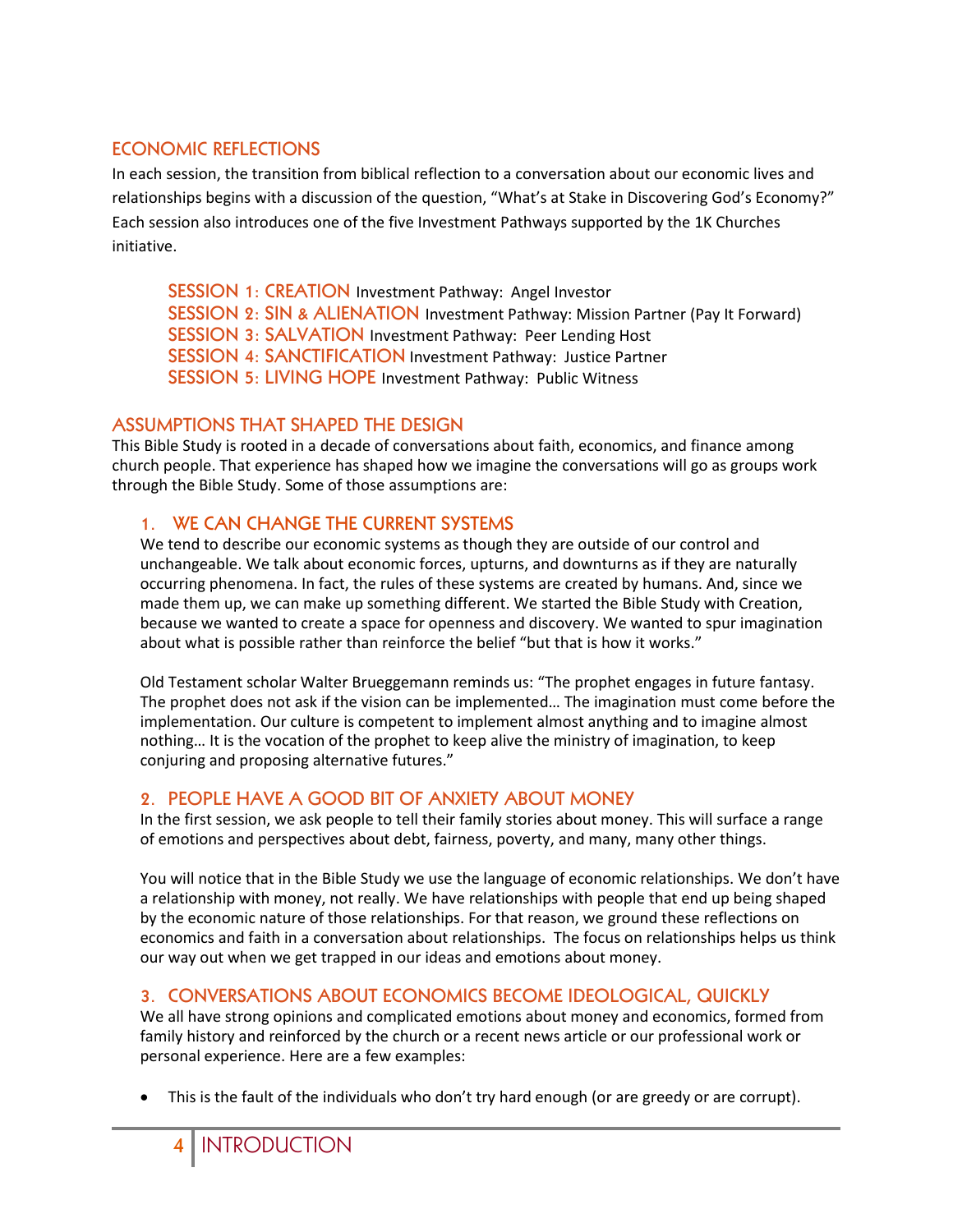- This is all about the government's failure.
- This is only going to be fixed by ending capitalism (or ending communism).

Economics is an ideological minefield. The purpose of this Bible Study is to take people back to the scripture and use that to expand our imagination of how God is calling us to create economic relationships.

#### **4. SOME WILL NOT FEEL WELCOME AT A TABLE WHERE FINANCE AND INVESTING ARE DISCUSSED**

There are many who are uncomfortable in conversations about finance and investing because they have been culturally excluded due to their gender, class, or race. And many of us have family history or ideological biases which keep us from entering the conversation with a trusting spirit.

Be aware of what is going on inside of you as a participant and be sensitive to others. Don't be surprised to find resistance in the room. Let people speak their own truth and allow for silence. It is important that those more confident about economic language and terms do not dominate the conversation and shut down others who have a different way of exploring the conversations or a different imagination.

### **5. WE TEND TO FOCUS ON THE TRANSACTION OR IMPLEMENTATION IN OUR ECONOMIC CONVERSATIONS**

We don't have a lot of practice in congregations incorporating conversations about theology and faith into exploration about our economic relationships. Quickly, we seek to make the economic conversation practical and tangible. The goal here is to continue to make ties between our theological imagination and our ability to imagine God's Economy in our own lives. It will take some discipline. The 1K Churches Implementation Guide will provide more detailed information about selecting local businesses and making the loan after the Bible Study is completed and you are ready to take those steps.

In closing, we want to thank you for stepping up and taking on this exciting new work. You or your group facilitator can always reach a criterion staff person with your questions or comments at [info@criterioninstitute.org.](mailto:info@criterioninstitute.org) We welcome you to this conversation and hope that it helps as you seek to discover signs of God's Economy in your own lives and in the life of your community.

And, may the peace of God that passes all understanding keep your hearts and minds in the knowledge and love of God and His Son Jesus Christ.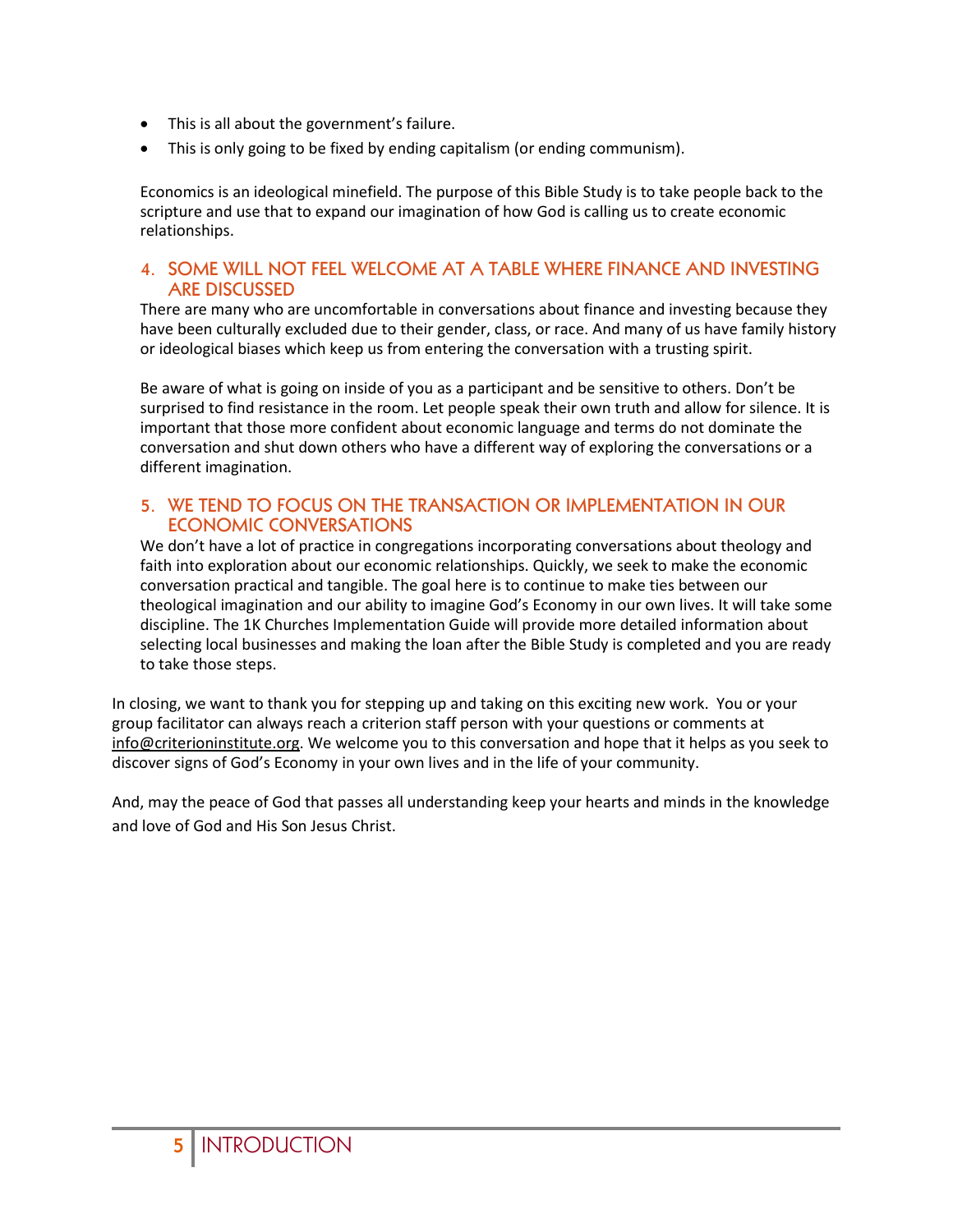## GROUP GUIDELINES

In small groups, we offer each other the gift of sacred listening. We sit in a circle and remember that the Holy Spirit is present at the center of our circle as our guide. Here are a few guidelines that can help these conversations be safe and meaningful.

- **Everything we do in small groups is by invitation.** Participate authentically, honestly at whatever level feels right. You do not have to talk. Sometimes people actively participate by listening.
- **Confidentiality.** Everything that is shared in small groups stays in small groups. It is fine to talk about whatever insights you had about yourself. Please do not share what others spoke about.
- **When we speak, each of us will tell our own truth – even if it feels hard, impolite, and/or challenging to ourselves or to others.** The key to telling the truth respectfully is to focus on our own responses/stories.
- **Use "I" statements.** This helps to keep the focus on ourselves, in telling our own truths.
- **No "Cross Talk".** Allow each person to complete what they are saying before jumping in. When you speak, focus on what came up for you or your own insights.
- **Resist the urge to "fix, save, rescue, give advice, set each other straight."** When others are speaking, we set aside the need to offer a brilliant response. We simply listen to the other person, trusting each person's "inner teacher" to hear the wisdom he or she needs.
- **Silence is OK.** Silence provides an opportunity for us to reflect on what is being shared and to listen for what may be bubbling up from within.
- **Notice if you are talking a lot or not at all.** We want to make room for everyone in the group to have an opportunity to share their responses to the material. If you have already spoken, try turning your attention to listening. Conversely, if you have been focusing on listening, see if there is any response that you want to share.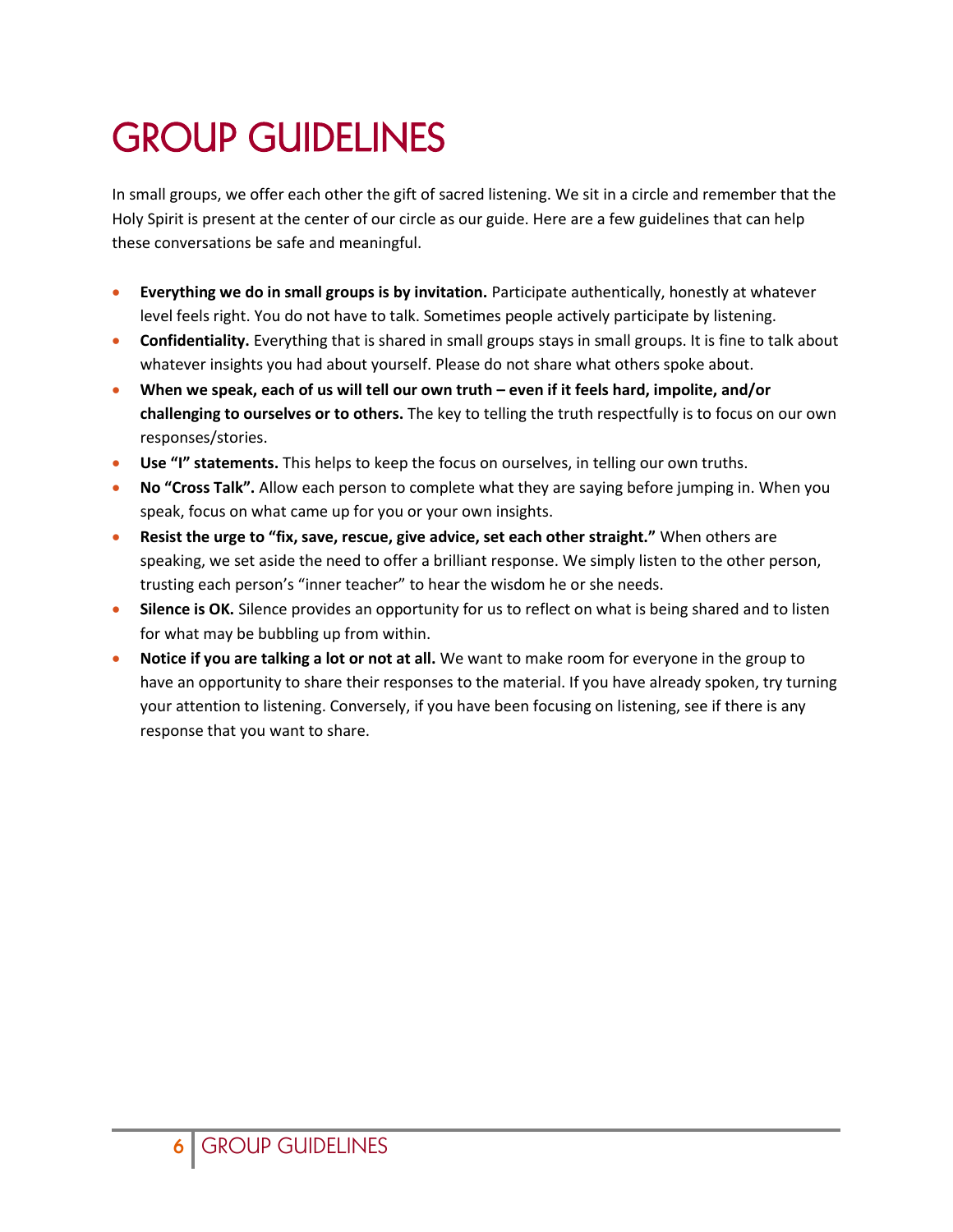## **HOUSEHOLDS OF GOD'S ECONOMY** SESSION 1: CREATION

#### BIBLICAL REFLECTION: TEXT

Read Genesis 1:26-28.

*Then God said, 'Let us make humankind in our image, according to our likeness; and let them have dominion over the fish of the sea, and over the birds of the air, and over the cattle, and over all the wild animals of the earth, and over every creeping thing that creeps upon the earth.' So God created humankind in his image,*

 *in the image of God he created them;*

 *male and female he created them.*

*God blessed them, and God said to them, 'Be fruitful and multiply, and fill the earth and subdue it; and have dominion over the fish of the sea and over the birds of the air and over every living thing that moves upon the earth.'*

*– Genesis 1:26-28*

### BIBLICAL REFLECTION: COMMENTARY

Humanity was created, male and female, in the image of God and assigned the task of caring for the creation, its resources, and the living things that inhabit it. To be made in the image of God means that humanity is endowed with the power and ability to take responsibility for all living creatures of the earth and their survival. In addition to the command to be fruitful and multiply, the first humans were expected to be collaborative and active and creative in their management of the earth.

The creation of the first 'household' of Adam and Eve is the beginning of God's Economy. This first 'household' was instructed to work together with all of creation to 'fill' the newly created earth. Humanity's mantle to 'have dominion' over the earth signals a structure of relationships committed to collaboration and interdependence as well as productivity and stewardship. In the second chapter of Genesis, the intimate connection between the human beings and creation is embodied in the assignment to name all the creatures of creation and "whatever the man called each living creature, that was its name." (Genesis 2:19b)

In the New Testament, the Greek word for house is *oikos*, from which we also get the words economy and ecumenical ("all in one house"). Theologian Sallie McFague has brought this image of 'household' from the Genesis story into our present experience in a creative way. "We need to learn 'home economics,' the basic rules of how our garden home can prosper — and what will destroy it. Most simply, these house rules are: Take only your share, clean up after yourself, and keep the house in good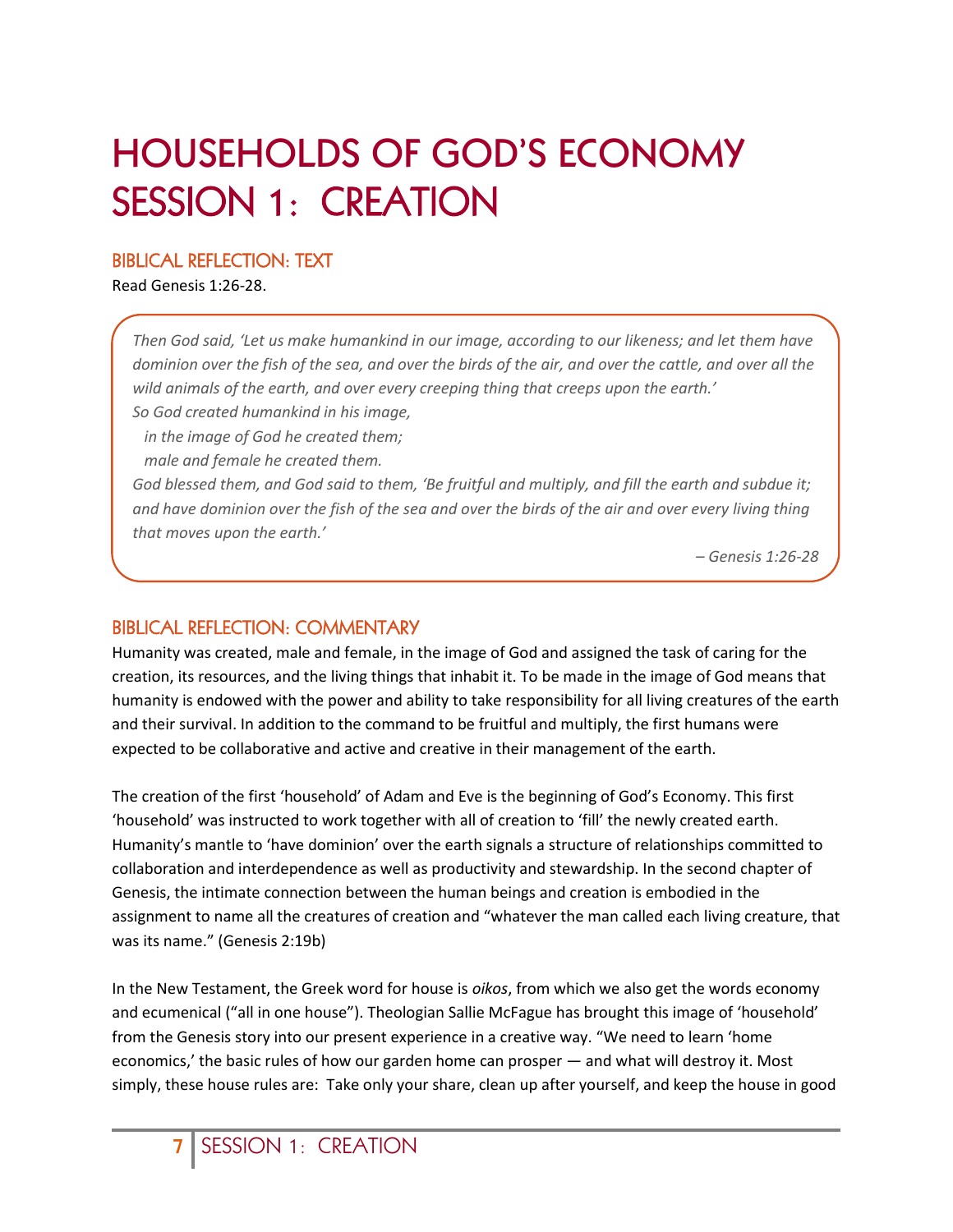repair for others." The image of 'home economics' helps us imagine how we might reclaim our economy as a system of relationships in the image of God.

### INVESTMENT PATHWAY: "ANGEL" INVESTOR

As an "**Angel" Investor**, your group makes a direct investment in a business in your community at a point of opportunity, creating a reciprocal relationship of lending and repayment. There are many ways a loan can make a difference to a business. They may want to purchase a new piece of equipment or simply have the capital available in their checking account to build their credit and avoid bank charges. You can choose a person who you either know well or is recommended by a community or social ministry organization. You make the loan decision based on the person's character and credibility rather than a simple credit score. The direct and intimate nature of this path allows for the joys and challenges of meaningful economic relationship-building to be experienced by both the congregation and the business owner.

**Sourcing of the Loan (how to find the business):** Work through a local community organization, such as the Chamber of Commerce or a community center, which can identify existing businesses for you to approach

**Due Diligence (how to evaluate the business):** Collect tax and bank information that verifies the viability of the business and its ability to manage the loan

**Interest Rate:** 5% or lower, amortized

**Collection Practices:** Congregation responsible for monitoring the loan and the repayment process

**Term of Loan:** One year, with extensions possible based on conversation with borrower

**Documentation Required:** Simple loan agreement (see Implementation Guide for samples). No personal guarantee by the business owner required

**Example:** *A congregation member, an experienced nanny who recently lost her job, needs stable income to help her stay on the path to citizenship. Anna has started a small daycare business but needs a \$500 loan for materials to help her market her services and get more clients.* 

For more detailed information, including sample documentation, see the 1K Churches Implementation Guide.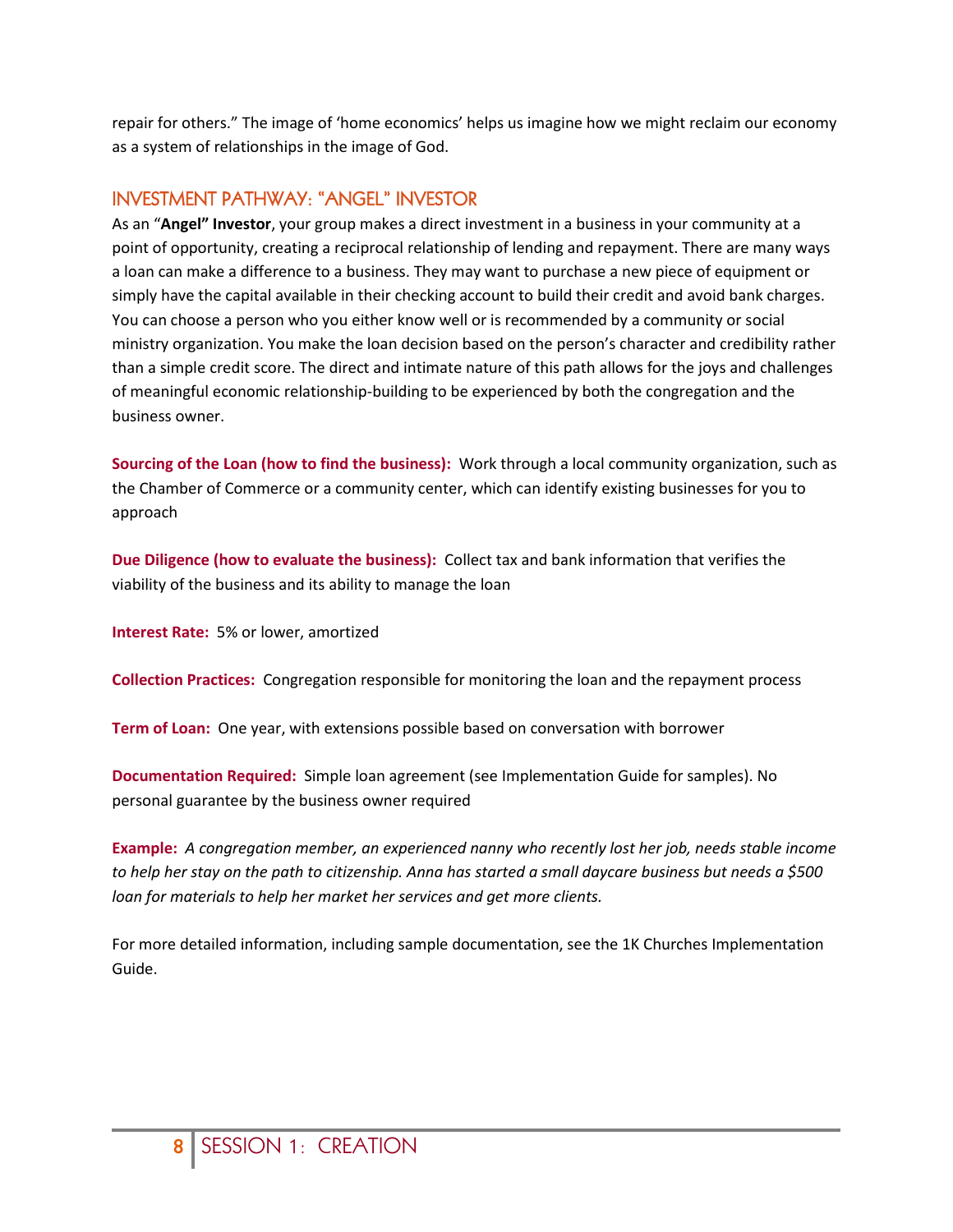### THOUGHTS ON INVESTMENT PATHWAYS

Jot down your reflections on each Investment Pathway. What are the challenges and the possibilities presented by each?

| <b>ANGEL</b><br><b>INVESTOR</b>              |  |  |
|----------------------------------------------|--|--|
| <b>MISSION</b><br><b>PARTNER</b>             |  |  |
| <b>PEER</b><br><b>LENDING</b><br><b>HOST</b> |  |  |
| <b>JUSTICE</b><br><b>PARTNER</b>             |  |  |
| <b>PUBLIC</b><br><b>WITNESS</b>              |  |  |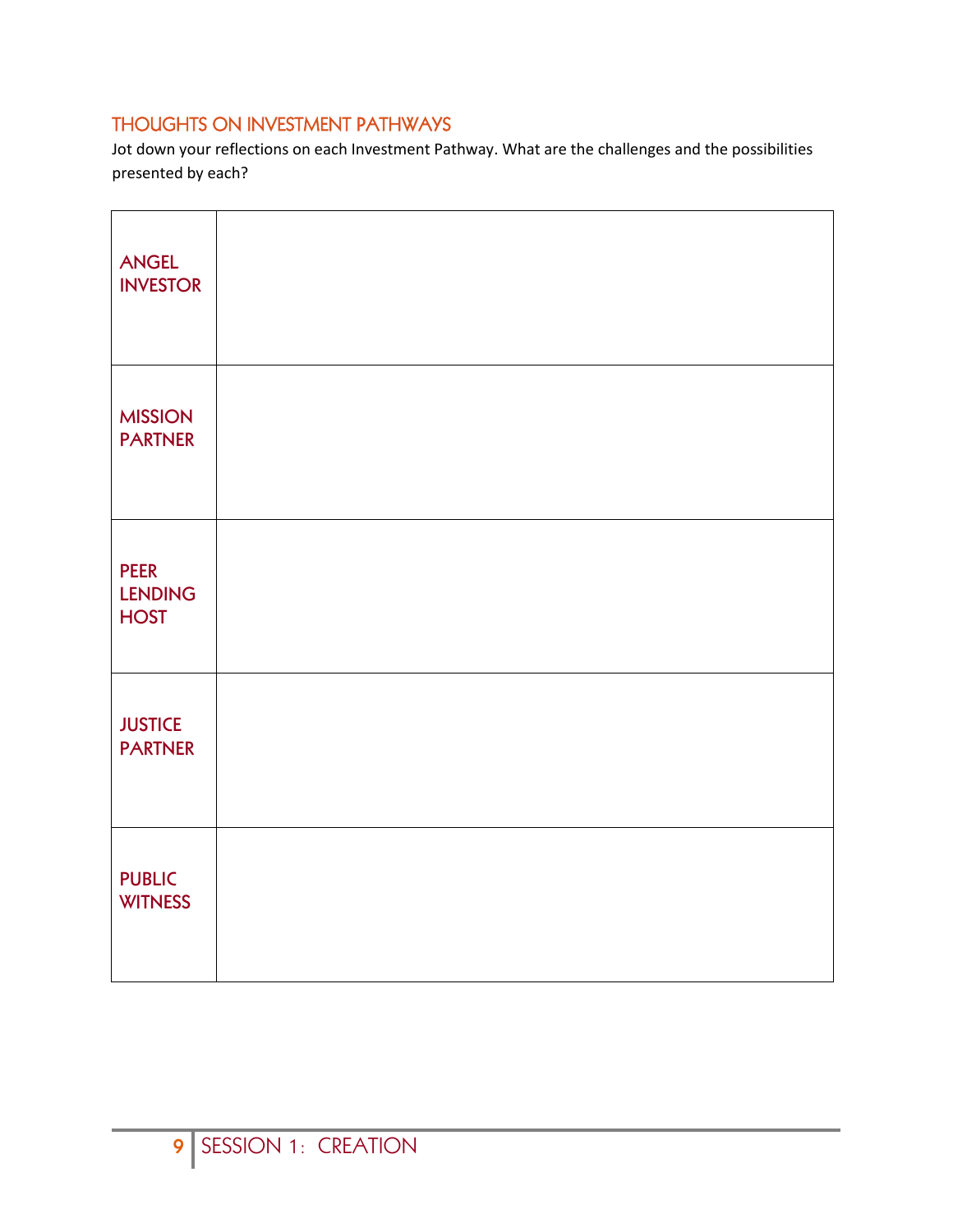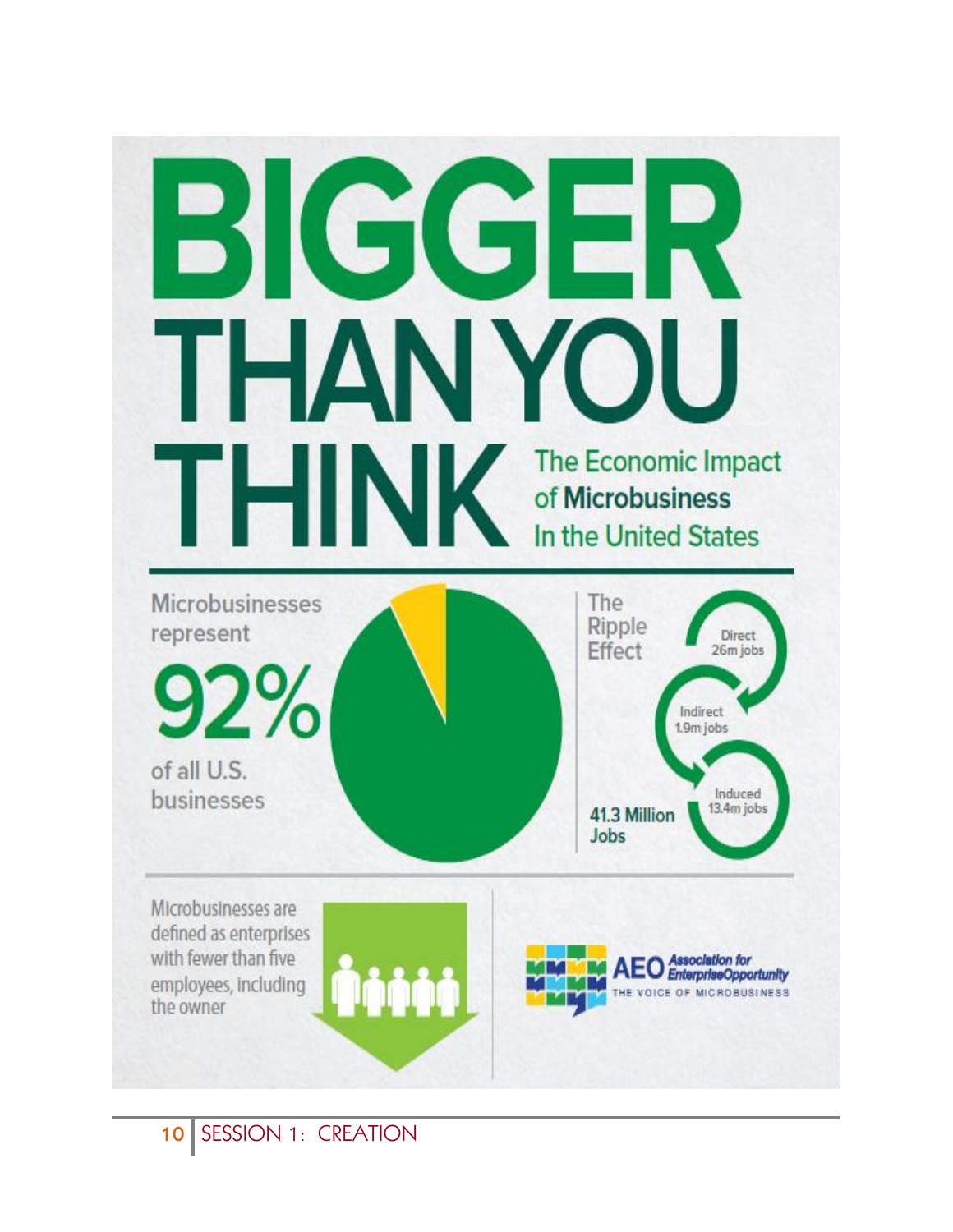### **BIGGER THAN YOU THINK:** The Economic Impact of Microbusiness

Ninety-two percent of all U.S. businesses are microbusinesses.

### **Executive Summary**

in the United States

How great of an impact does microbusiness have on our new economy? A lot greater than many previously thought. As summarized in AEO's new report, Bigger than You Think: The Economic Impact of Microbusiness in the United States, microbusinesses are an increasingly feasible and attractive option to those for whom a precarious economy and mercurial labor market no longer serve. Beyond affording their owners freedom and flexibility to forge paths to job stability and selfsufficiency, these enterprises also wield an inherently boundless power to resuscitate America's employment and economic health.

In fact, data from AEO's earlier report, The Power of One in Three: Creating Opportunities for All Americans to Bounce Back, showed that "If one in three Main Street microbusinesses hired a single employee, the United States would be at full employment." This statement has taken the nation by storm, yet many did not fully recognize the transformative nature of U.S. microbusiness. AEO's current research details the potential of microbusiness by examining the characteristics of microbusiness types and exploring the ways in which microbusinesses can take advantage of nonstandard work arrangements and recent technological advances.

As the U.S. economy evolves, microbusinesses are well-poised to capitalize on that evolution in our labor market and broader economy. While individually small in scale, as a whole, microbusinesses play a significant role. Ninety-two percent of all U.S. businesses are microbusinesses, and in 2011, the direct, indirect, and induced effects of microbusinesses on employment amounted to 41.3 million jobs, or 31 percent of all private sector employment. Direct sales and receipts and indirect and induced economic output of microbusinesses combined to result in an almost \$5 trillion economic impact. Correspondingly, microbusinesses contributed \$135.5 billion in tax and fee revenues to federal, state, and local governments.

Microbusinesses, defined as enterprises with fewer than five employees, including the owner, are the small businesses on Main Streets and cross streets all over this country and they cover the full gamut of economic activity. From the local dry cleaner to the online financial consultant or the contractor inspecting water pipes, microbusiness activity is everywhere.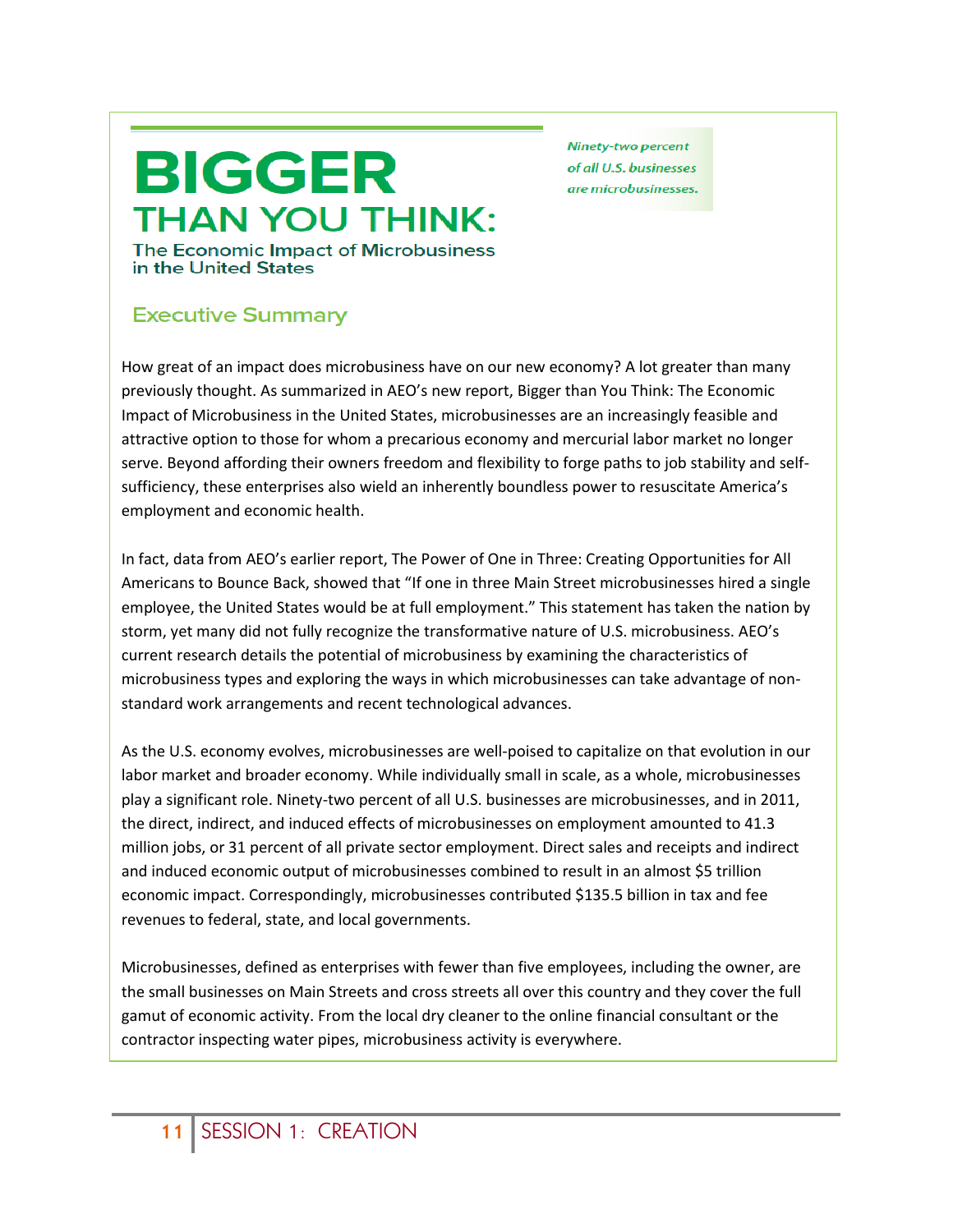

Ninety-two percent of all U.S. businesses are microbusinesses.

#### **Executive Summary**

To better understand these 25.5 million businesses, AEO developed a typology to separate microbusiness owners into five categories, based on common business characteristics.

From newcomers, with no previous business experience and less than four years in operation, to full-timers with \$50,000+ in sales and receipts, microbusiness owners are committed to succeeding in business. The biggest group of microbusinesses includes owners who work full time, with less than \$50,000 in sales and receipts. These owners account for more than 30 percent of microbusinesses. The next largest type is full time, \$50,000+ in sales and receipts (28.6 percent) and part time, not primary income (25.8 percent). Another 10.9 percent of microbusiness owners were categorized as part timers whose microbusiness provided their primary source of income.

The characteristics of the newcomer type (younger median age, more likely to be women and people of color) reflect what we know about microbusiness: it can be an especially significant economic activity for those demographic groups that have not always shared fully in economic good times and have suffered most during times of recession and sluggish economies.

In today's economy, starting a microbusiness is often a necessary and increasingly viable option because of relatively low barriers to entry. For example, a college degree is not required, most business owners who utilize start-up capital, finance their businesses with personal savings, and all ages are represented in microbusiness, with a median age of 50+ for owners. Furthermore, median microbusiness wages are greater than – often double – the minimum wage level. Many microbusinesses do not offer traditional employee benefits such as paid holidays and retirement plans. However, non-quantifiable benefits, such as flexible hours, convenient locations, and alternative work options (such as telecommuting) may be quite advantageous to some owners and employees.

By their very nature, microbusinesses are flexible and resilient; moreover, microbusinesses create a variety of positive social impacts by providing income, wealth and upward mobility across racial, ethnic, and gender lines. Strategies to promote the expansion of successful microbusinesses can create greater equality and economic inclusion while seeding new businesses and jobs. Historically regarded as too small to count, microbusinesses are bigger than once thought of —and too important to ignore.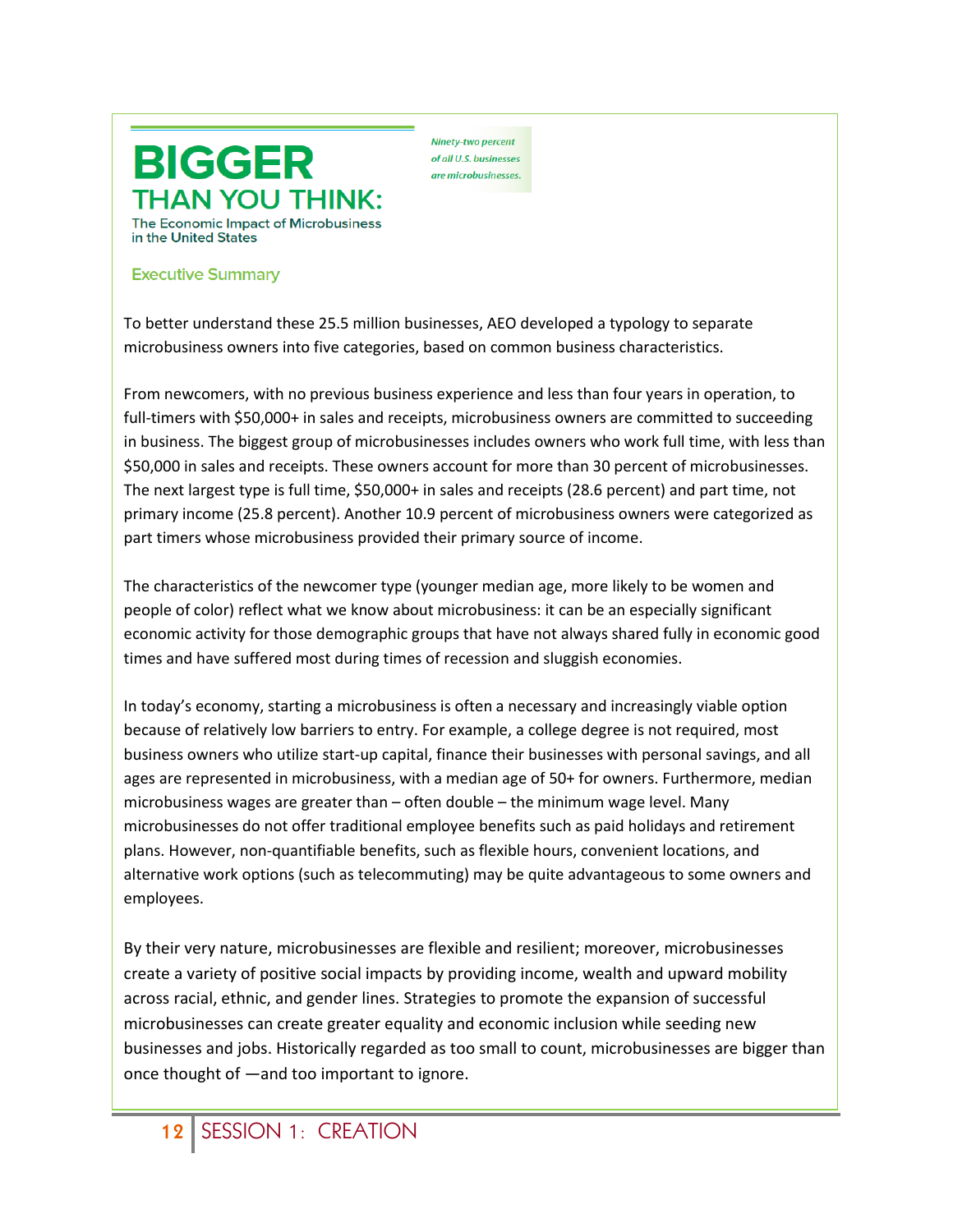### **OUR ECONOMIC INTERDEPENDENCE** SESSION 2: SIN & ALIENATION

#### BIBLICAL REFLECTION: TEXT

Read Matthew 4:1-11.

*1 Then Jesus was led up by the Spirit into the wilderness to be tempted by the devil. 2 He fasted forty days and forty nights, and afterwards he was famished. 3 The tempter came and said to him, 'If you are the Son of God, command these stones to become loaves of bread.' 4 But he answered, 'It is written, "One does not live by bread alone, but by every word that comes from the mouth of God.'" 5 Then the devil took him to the holy city and placed him on the pinnacle of the temple, 6 saying to him, 'If you are the Son of God, throw yourself down; for it is written, "He will command his angels concerning you," and "On their hands they will bear you up, so that you will not dash your foot against a stone.'" 7 Jesus said to him, 'Again it is written, "Do not put the Lord your God to the test.'" 8 Again, the devil took him to a very high mountain and showed him all the kingdoms of the world and their splendor; 9 and he said to him, 'All these I will give you, if you will fall down and worship me.' 10 Jesus said to him, 'Away with you, Satan! for it is written, "Worship the Lord your God, and serve only him.'" 11 Then the devil left him, and suddenly angels came and waited on him.*

*– Matthew 4:1-11*

### BIBLICAL REFLECTION: COMMENTARY

In each of the three temptations, Jesus was challenged to use the enormous power and agency he had for purposes outside of God's will. Similarly, when we are inclined to act against the purposes of God and creation, we may be tempted in three distinct ways:

- **1.** Individualism: Jesus was tempted to use his power to meet his own narrowly defined physical needs and comfort by making bread out of stones. When satisfying our personal needs or thinking only about ourselves becomes the defining criterion for making economic choices and other decisions, we ignore human connectedness and interdependence at our peril.
- **2.** Irresponsibility: Jesus was tempted to test God by acting irresponsibly. Being dependent on God for life and wellbeing should not be an excuse for taking unnecessary risks. The promise that 'God will provide' what we need should not be the occasion for imprudent action. Being faithful 'household managers' of God's creation requires careful stewardship of resources and creative investing in one another.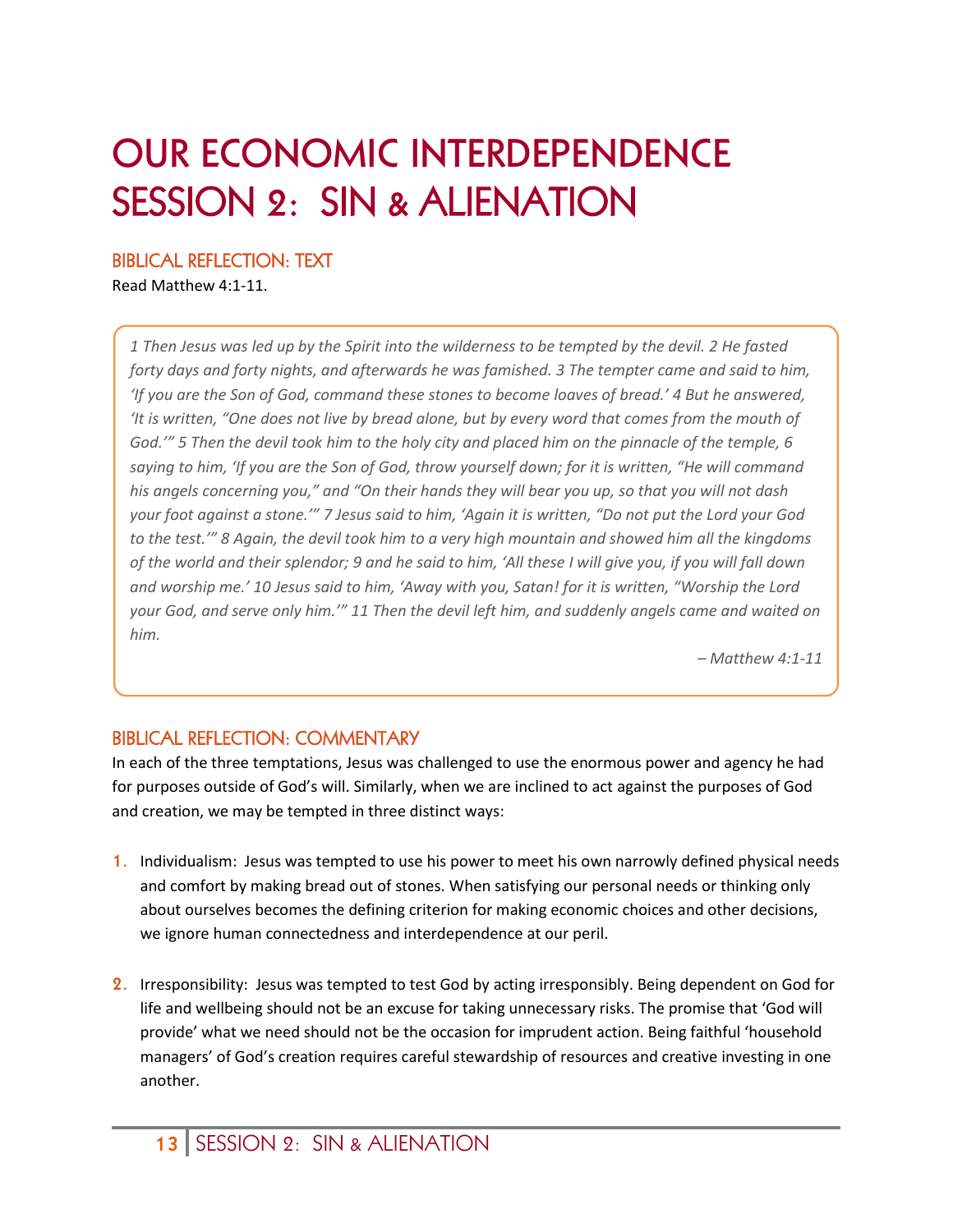**3.** Idolatry: Jesus was tempted to disregard God and worship Satan in order to increase his power and wealth. It is easy to be seduced into believing that more is always better and the accumulation of wealth will keep us safe. Money becomes its own idol when we expect that it is the answer to every human need and longing.

Human life is limited, finite, and interdependent. We risk alienation from God and from one another whenever we disregard the reality of human interdependence or think that everything is possible. The fear of scarcity or that we will not have enough often prompts us to act in ways that alienate us from one another and so separate us from God. In one sense, our greatest sin is our unwillingness to acknowledge our interdependence and live with the limits of being human. There is an African proverb that describes human interdependence simply: I am well if you are well.

### INVESTMENT PATHWAY: MISSION PARTNER (Pay It Forward)

In this model businesses repay the loan through donated goods and services to their community. As a mission partner, you collaborate with a business in your community to accomplish an important mission concern. This collaborative model not only provides investment into a business but encourages businesses to invest in their communities. This path also integrates mission more clearly by directly determining who is ultimately being impacted by the church's investment. It is a great opportunity to multiply the effect of funds that already may be designated for charity.

**Sourcing of the Loan (how to find the business):** Work through a local community organization, such as the Chamber of Commerce or a community center, which can identify existing businesses for you to approach

**Due Diligence (how to evaluate the business):** Collect tax and bank information that verifies the viability of the business and its ability to manage the loan. Background checks or references from recent employers also recommended.

**Interest Rate:** Repaid through donated goods and services equal to double the value of the loan

**Collection Practices:** Congregation is responsible for monitoring the loan and the repayment process

**Term of Loan:** One year, with extensions possible based on conversation with borrower

**Documentation Required:** Simple loan agreement (see Implementation Guide for samples). The business is expected to document the donated goods and services

**Example:** *A church concerned about children's health lends \$2,000 to a young neighborhood dentist who needs new exam chairs. The dentist repays the loan by giving 80 free cleanings for children from lowincome households over the next 12 months.*

For more detailed information, including sample documentation, see the *1K Churches Implementation Guide*.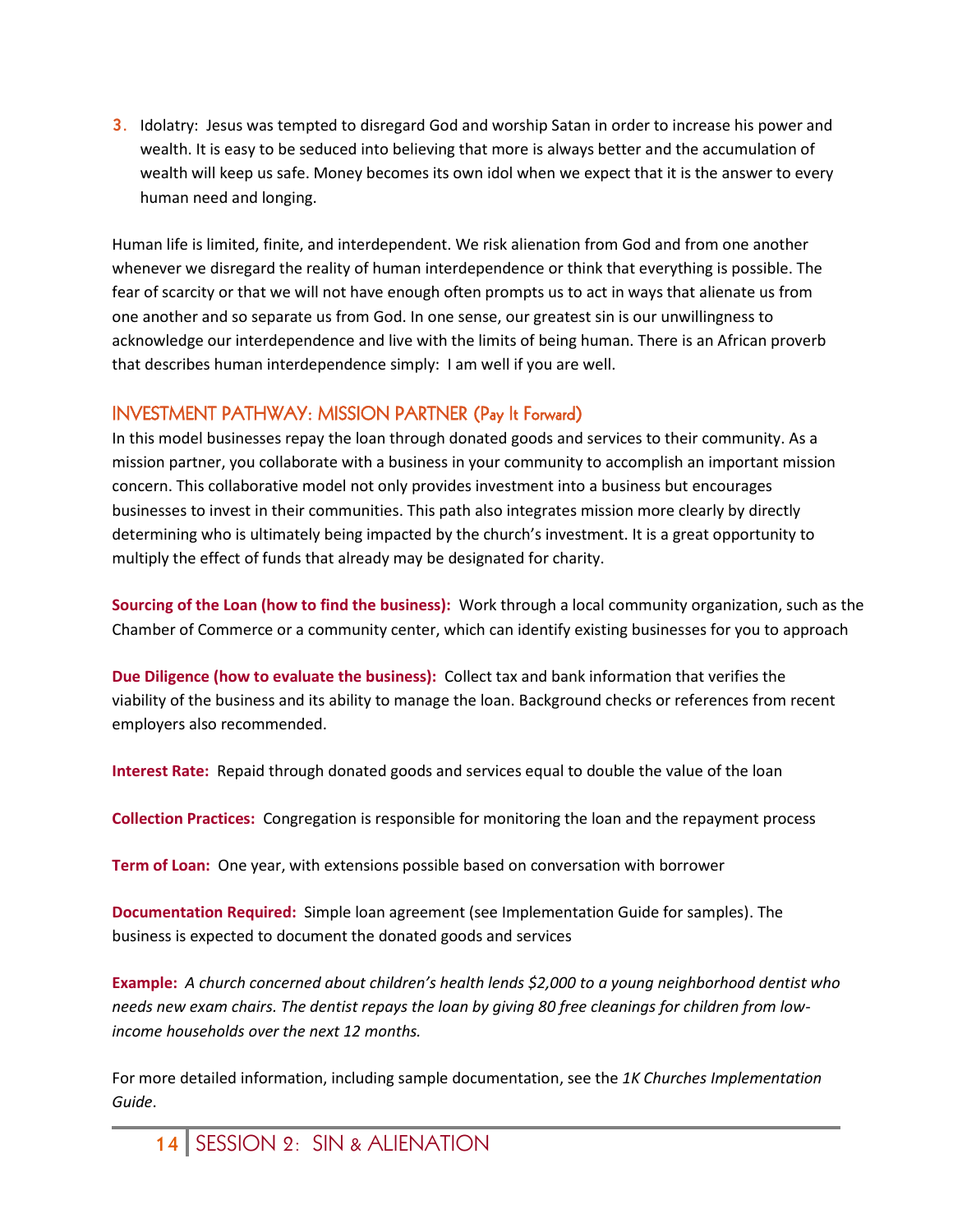## **LIVING ABUNDANCE** SESSION 3: SALVATION

### BIBLICAL REFLECTION: TEXT

Read the following scripture passages.

*17 So if anyone is in Christ, there is a new creation: everything old has passed away; see, everything has become new! 18 All this is from God, who reconciled us to himself through Christ, and has given us the ministry of reconciliation; 19 that is, in Christ God was reconciling the world to himself, not counting their trespasses against them, and entrusting the message of reconciliation to us.*

*– Corinthians 5:17-19*

*1 For the kingdom of heaven is like a landowner who went out early in the morning to hire laborers for his vineyard. 2 After agreeing with the laborers for the usual daily wage, he sent them into his vineyard. 3 When he went out about nine o'clock, he saw others standing idle in the marketplace; 4 and he said to them, 'You also go into the vineyard, and I will pay you whatever is right,' So they went. 5 When he went out again about noon and at three o'clock, he did the same. 6 And about five o'clock he went out and found others standing around; and he said to them, 'Why are you standing here idle all day?' They said to him, 'Because no one has hired us.' 7 He said to them, 'You also go into the vineyard.' 8 When evening came, the owner of the vineyard said to the manager, 'Call the laborers and give them their pay, beginning with the last and then going to the first.' 9 When those hired about five o'clock came, each of them received the usual daily wage. 10 Now when the first came, they thought they would receive more, but each of them also received the usual daily wage. 11 And when they received it, they grumbled against the landowner, 12 saying, 'These last worked only one hour, and you have made them equal to us who have borne the burden of the day and the scorching heat.' 13 But he replied to one of them: 'Friend, I am doing you no wrong; did you not agree with me for the usual daily wage? 14 Take what belongs to you and go; I choose to give to this last the same as I gave to you. 15 Am I not allowed to do what I choose with that belongs to me? Or are you envious because I am generous? 16 So the last will be first, and the first will be last.*

*– Matthew 20:1-13*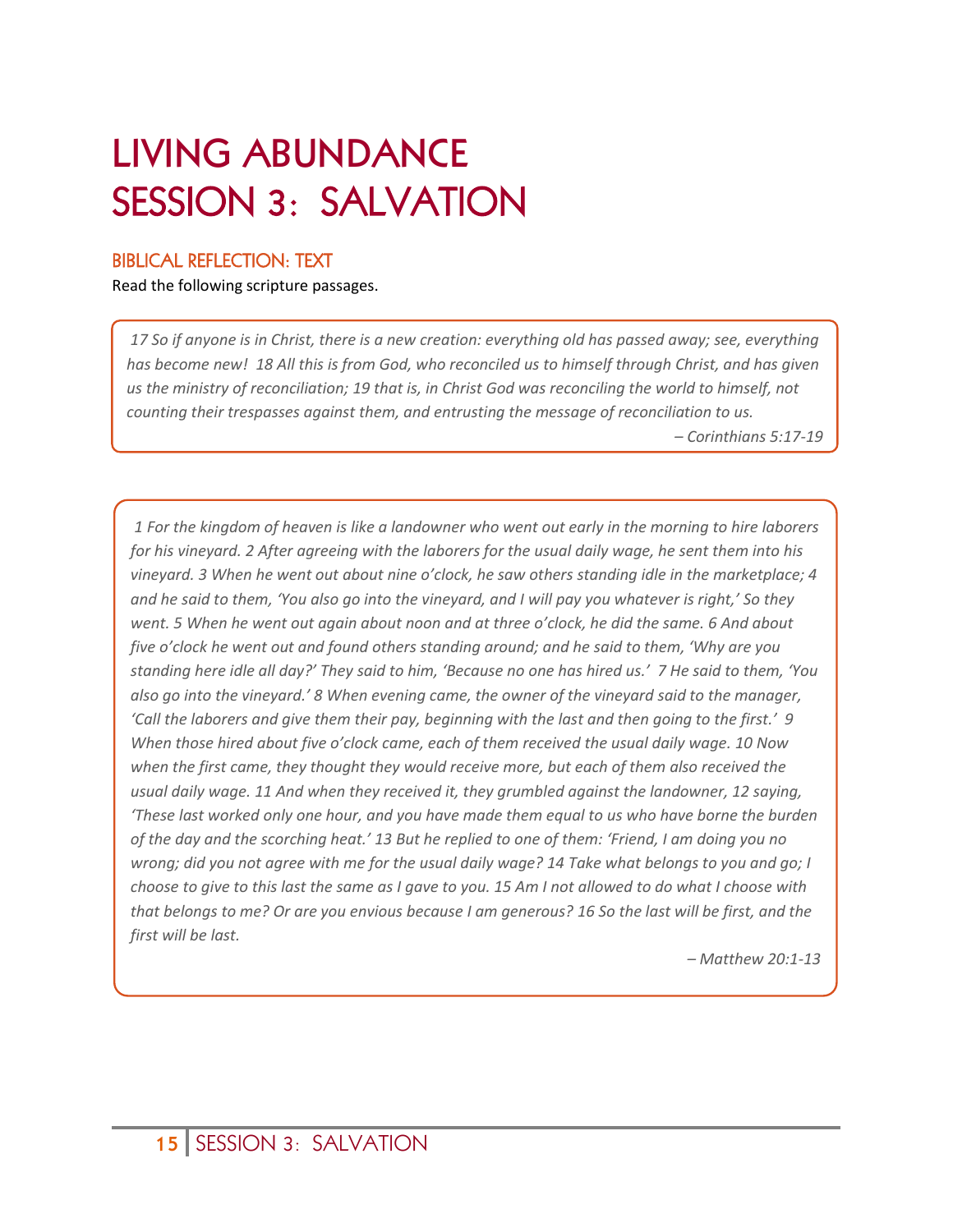### BIBLICAL REFLECTION: COMMENTARY

Salvation comes in many forms, as forgiveness, reconciliation, wholeness, abundance, restoration, liberation, life without end. The reading from Corinthians uses the language of reconciliation with God, through the forgiveness of sin, which was accomplished in Jesus's life, death, and resurrection. The Parable of the Laborers in the vineyard offers an image of the Kingdom of Heaven in which the world transformed to work by God's rules of abundance. The Old and New Testaments of the Bible are full of stories that expand our vision of salvation and the good that God has in store for us. Both readings emphasize the essential nature of salvation as a gift from God. *All this is from God.* Salvation is not something that we earn or deserve. It is God's free gift of grace. It comes to us in spite of our imperfections and failures, regardless of how late in the day it was when we were hired to work in the vineyard.

While salvation is a gift, it does not make us passive recipients. Salvation is experienced through faith as the freedom to live fully as redeemed and beloved children of God. When we receive God's gift of reconciliation, we are set free from the debilitating power of sin, shame, guilt, and fear. In the language of 2 Corinthians, *there is a whole new creation*. We are empowered to become ministers of reconciliation ourselves, regarding our neighbors with the same generosity and love that we have received from God. The story of the Laborers in the Vineyard challenges us to remember that we have all received from God's hand far more than we deserve. Having received such mercy, we can move from a place of scarcity where we feel perpetually shortchanged into a place of mercy and generosity ourselves. We become partners and co-workers with God with power and agency and responsibility.

### INVESTMENT PATHWAY: PEER LENDING HOST

As a peer lending host, your congregation or group selects a set of microbusinesses, and hosts them as they participate in a cohort of fellowship and support. This cohort will have access to a pool of funds, and the participating businesses choose who among their peers will get a loan from the pool. When the loan is paid back, the funds are made available to lend again among the cohort of businesses. This path shifts power from the church to a group of peers, who hold each other accountable and choose where the loan goes each time around.

**Sourcing of the Loan (how to find the business):** Work through a local community organization, such as the Chamber of Commerce or a community center, which can identify existing businesses for you to approach

**Due Diligence (how to evaluate the business):** Collect tax and bank information that verifies the viability of the business and its ability to manage the loan. Background checks or references from recent employers also recommended.

**Interest Rate:** Less than 5% interest.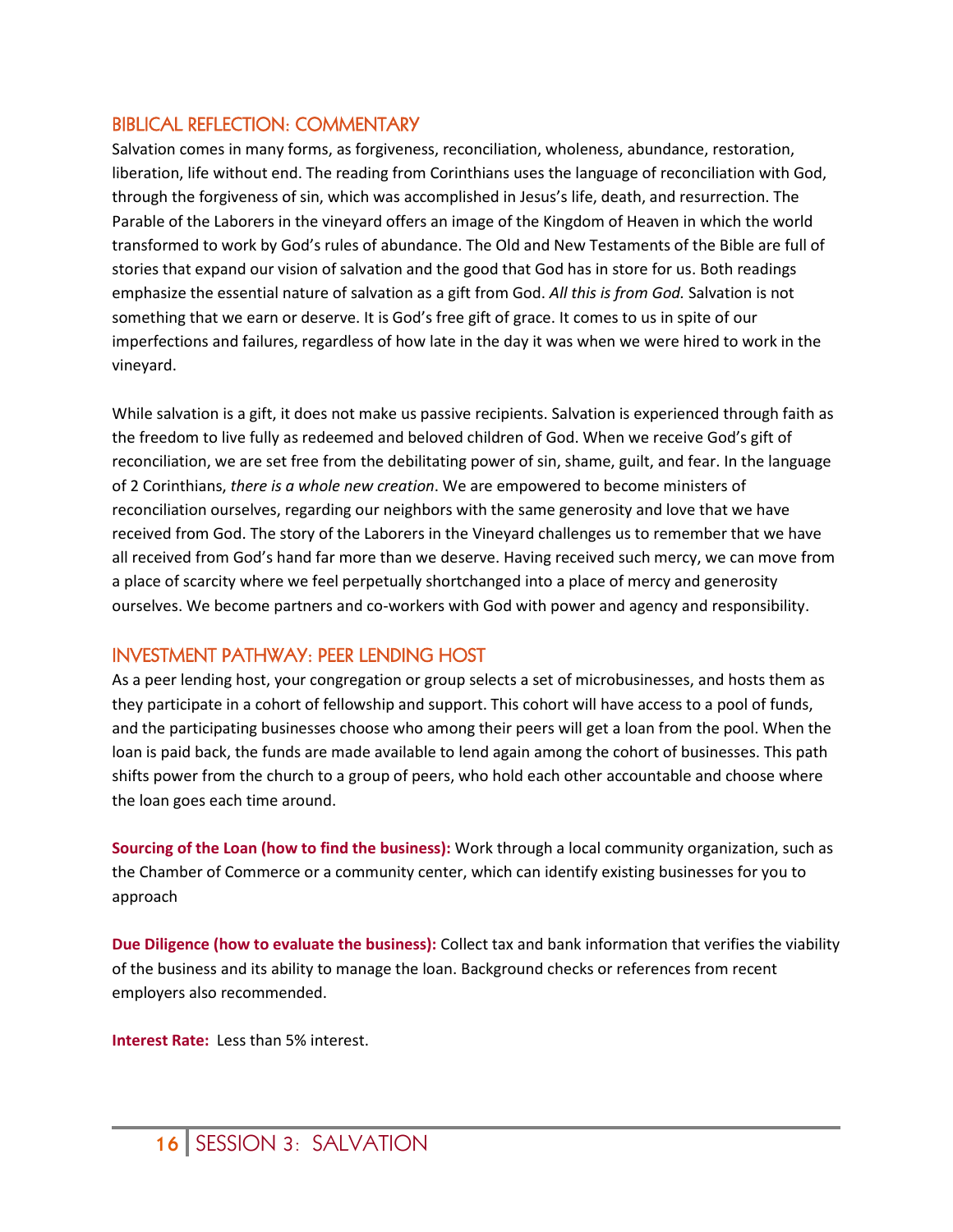**Collection Practices:** Congregation responsible for monitoring the loan although the small group should be responsible for encouraging repayment

**Term of Loan:** One year, with extensions possible

**Documentation Required:** Simple loan agreement (see Implementation Guide for samples).

**Example:** *A church in a community with high unemployment gathers a group of 10 entrepreneurs who, as part of their recruitment and agreement to join the cohort, are poised and enabled to hire at least one person in their business within the next year. They group decides who among them will be the first borrow the \$1,500 that the church has invested in the group.*

For more detailed information, including sample documentation see the *1K Churches Implementation Guide*.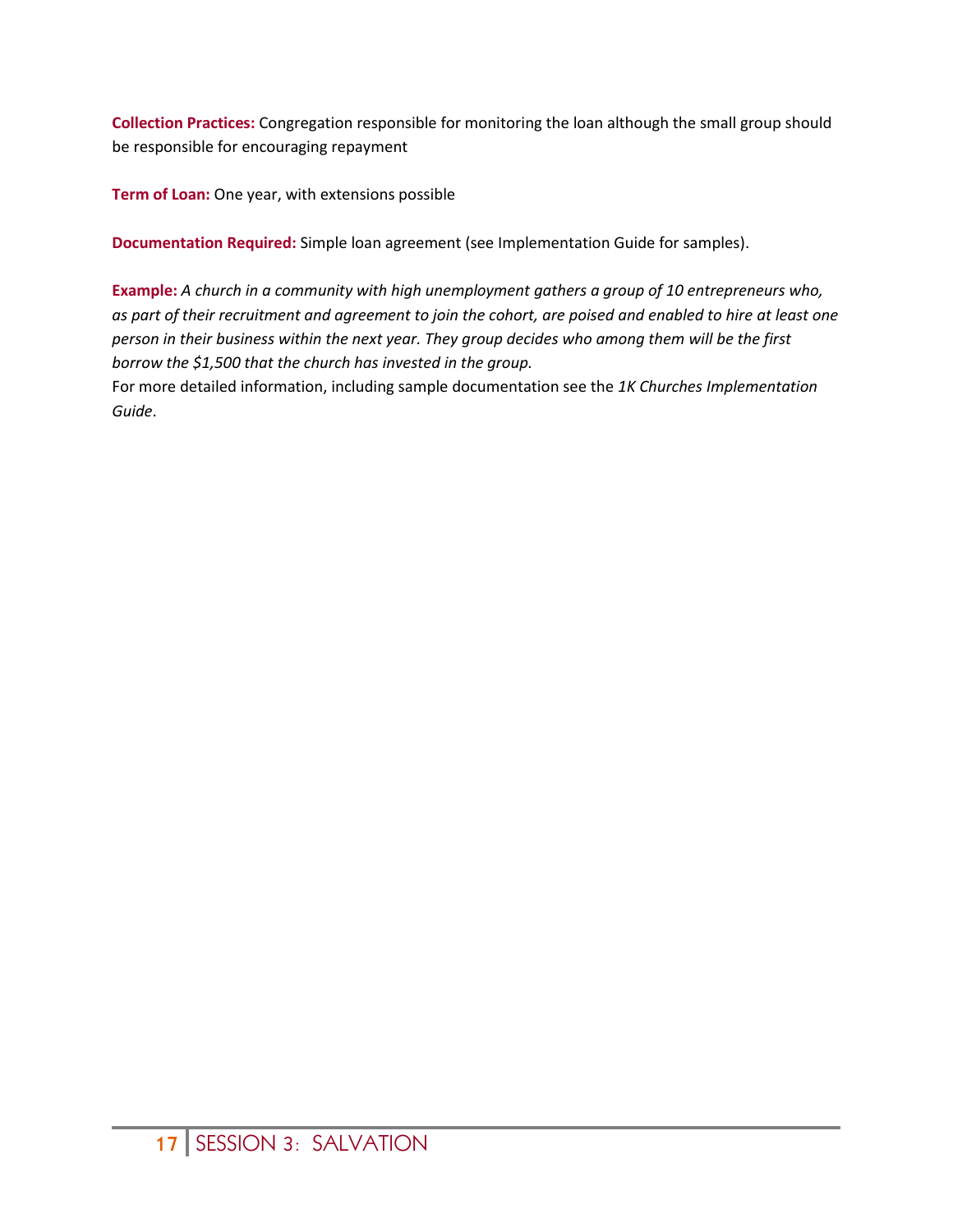## **THE POWER OF GRACE** SESSION 4: SANCTIFICATION

### BIBLICAL REFLECTION: TEXT

Read the following scripture passages:

*1 I appeal to you therefore, brothers and sisters, by the mercies of God, to present your bodies as a living sacrifice, holy and acceptable to God, which is your spiritual worship. 2 Do not be conformed to this world, but be transformed by the renewing of your minds, so that you may discern what is the will of God – what is good and acceptable and perfect.* 

*Do not be overcome by evil, but overcome evil with good.* 

*– Romans 12: 1-2; 21*

*He has told you, O mortal, what is good; and what does the Lord require of you but to do justice, and to love kindness, and to walk humbly with your God?*

*– Micah 6:8*

*But let justice roll down like waters, and righteousness like an ever flowing stream.* 

*– Amos 5:24*

### BIBLICAL REFLECTION: COMMENTARY

In previous sessions we have focused on 1) the goodness of God's Economy established in creation; 2) human alienation from God and the disruption of God's intended order rooted in the myth of scarcity; and 3) God's action in Christ to reconcile the world to himself and set us free from sin. Now, what do we do with that incredible gift? What comes next? How do we live out the freedom and power that is ours through salvation?

The whole of the Christian life is lived out in faithful, joyous response to God's gifts of Creation and Salvation. The passage from Romans is a window into the mysterious way in which forgiven sinners grow in their faith and in their alignment with God's will. The road is often rocky with many slips and backsliding along the way. It is no secret that Christians are not perfect. Much harm has been done in the name of the Church. We have no clear claim to moral superiority. Good people outside the church have much to teach us about integrity, peace, and care of creation. But as Christians we believe that the Holy Spirit is at work in us, helping us become the people we long to be: more just, more compassionate, and more faithful in our stewardship of God's abundant gifts.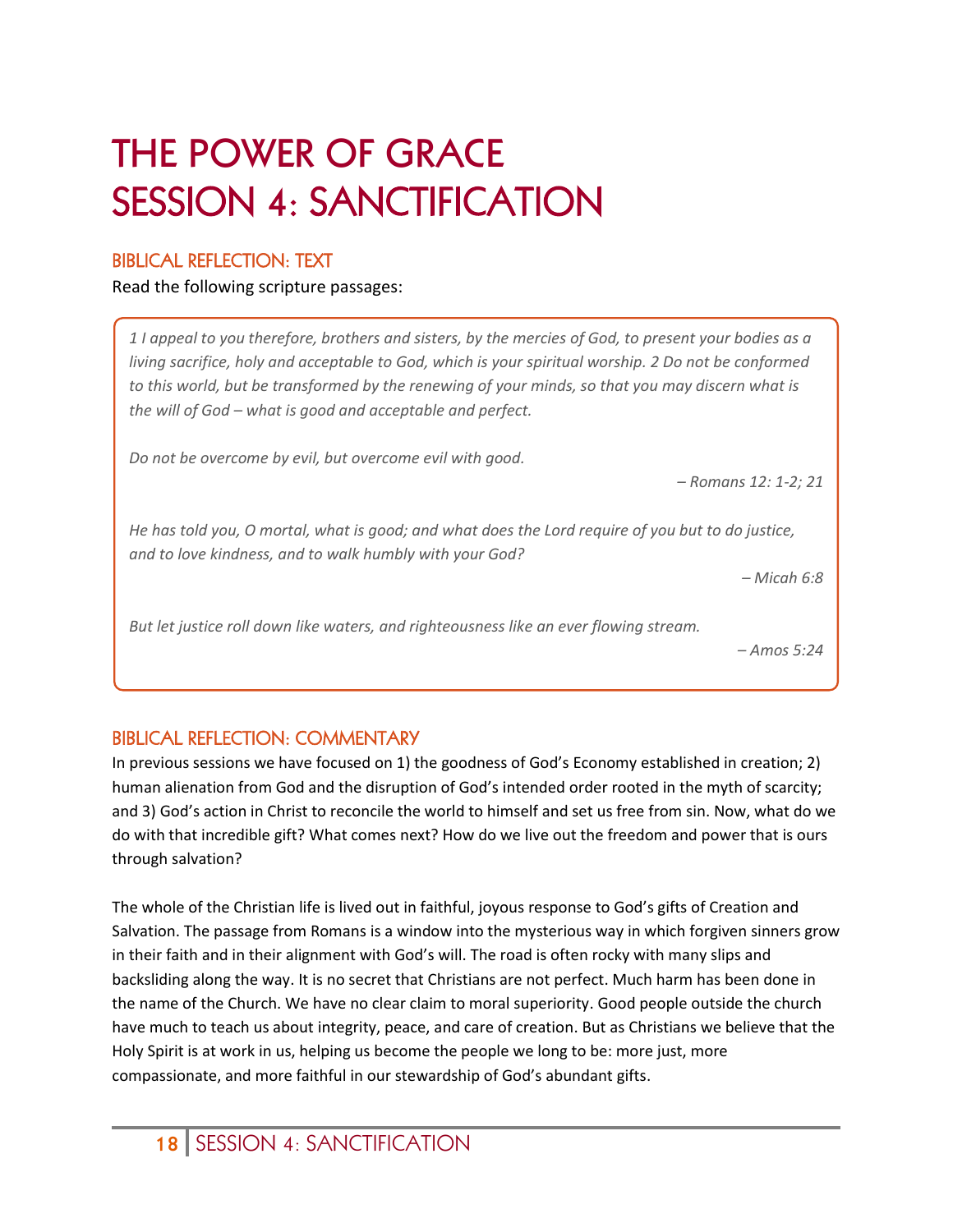*"I believe that by my own understanding or strength I cannot believe in Jesus Christ my Lord or come to him, but instead the Holy Spirit has called me through the Gospel, enlightened me with his gifts, made me holy and kept me in the true faith, just as he calls, gathers, enlightens, and makes holy the whole Christian church and keeps it with Jesus Christ in the one common true faith."* 

> Martin Luther's Small Catechism Explanation of the Third Article of the Apostles Creed

Sanctification comes from the Latin word for "holy." This process of becoming more holy is often understood in purely personal or spiritual terms. It has connotations of withdrawing from the world, denying the pleasures of ordinary life, giving oneself completely to prayer and contemplation. These disciplines have their place, but they are much too limited. Holiness infuses every aspect of our lives from our most intimate relationships, to our everyday work, to our participation in the wider society.

The cry of the prophet Micah demands a much more active and engaged kind of holiness. Micah has no use for ritual sacrifices to appease God, as long as the powerful engage in dishonest business practices and continue to exploit the poor. He asks the fundamental question: What does God really require of us? What does it mean to be good? To be holy? What finally is pleasing to God? For Micah the answer is clear and uncompromising:

- Do justice -- In economic terms this means not only being fair and honest in your dealings with people, but also fighting economic oppression in every form, and working toward systems in which everyone – and indeed the whole creation – can flourish.
- Love kindness -- Our love of kindness should be evident in the way we do business, the quality of the partnerships we form, and in the ultimate purpose of the business we do. Our economic relationships must leave room for compassion.
- Walk humbly with your God -- This kind of walking with God means letting go of the need to control and dominate and make ourselves into gods, instead following obediently in the way of Jesus.

### INVESTMENT PATHWAY: JUSTICE PARTNER

A church invests through a financial intermediary (community development finance institution, credit union, or microloan fund). The church chooses a partner organization that it feels meets important standards of fairness and justice in its lending and operating practices. The church's investment is then used by the partner to administer loans to micro-businesses in the area. Operating through intermediation is a relatively risk-free way to make investments with a sure expectation of repayment and return.

**Sourcing of the Loan (how to find the business):** Intermediary (bank or credit union or community finance development institution (CDFI)) selects business based on their criteria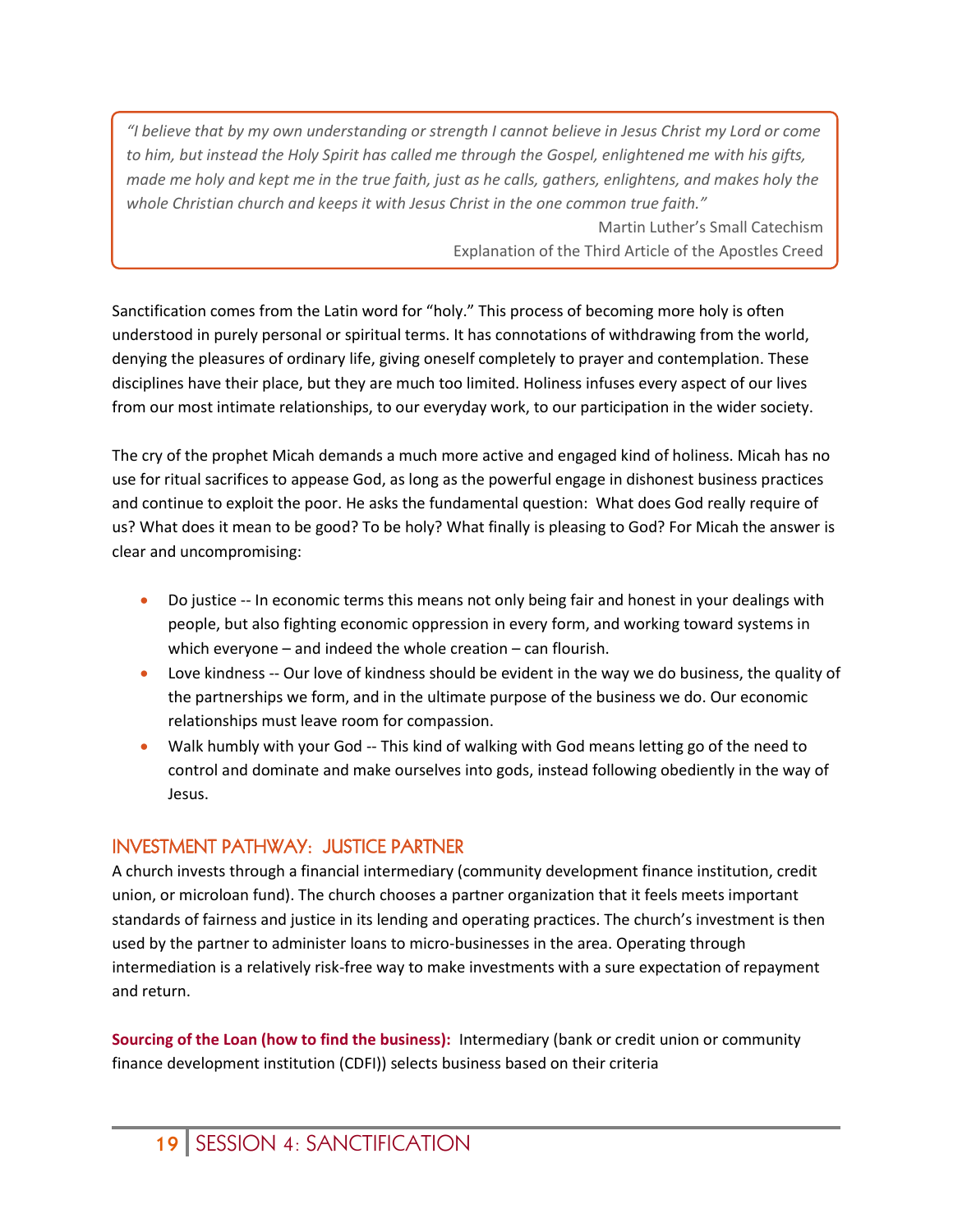**Due Diligence (how to evaluate the business):** Intermediary conducts due diligence based on their processes

**Interest Rate:** Set by intermediary

**Collection Practices:** Intermediary responsible

**Term of Loan:** The term of the investment from the congregation will vary but could be very short (liquid) or longer term (illiquid)

**Documentation Required:** None. Although in the process of understanding how the partner contributes to justice in the community, you may want to look at their documentation

**Example:** *A church near a blighted section of town decides to partner with a local credit union. As a result of the conversations with local churches, the credit union is encouraged to expand the services offered to micro businesses in the area.* For more detailed information, including sample documentation, see the *1K Churches Implementation Guide*,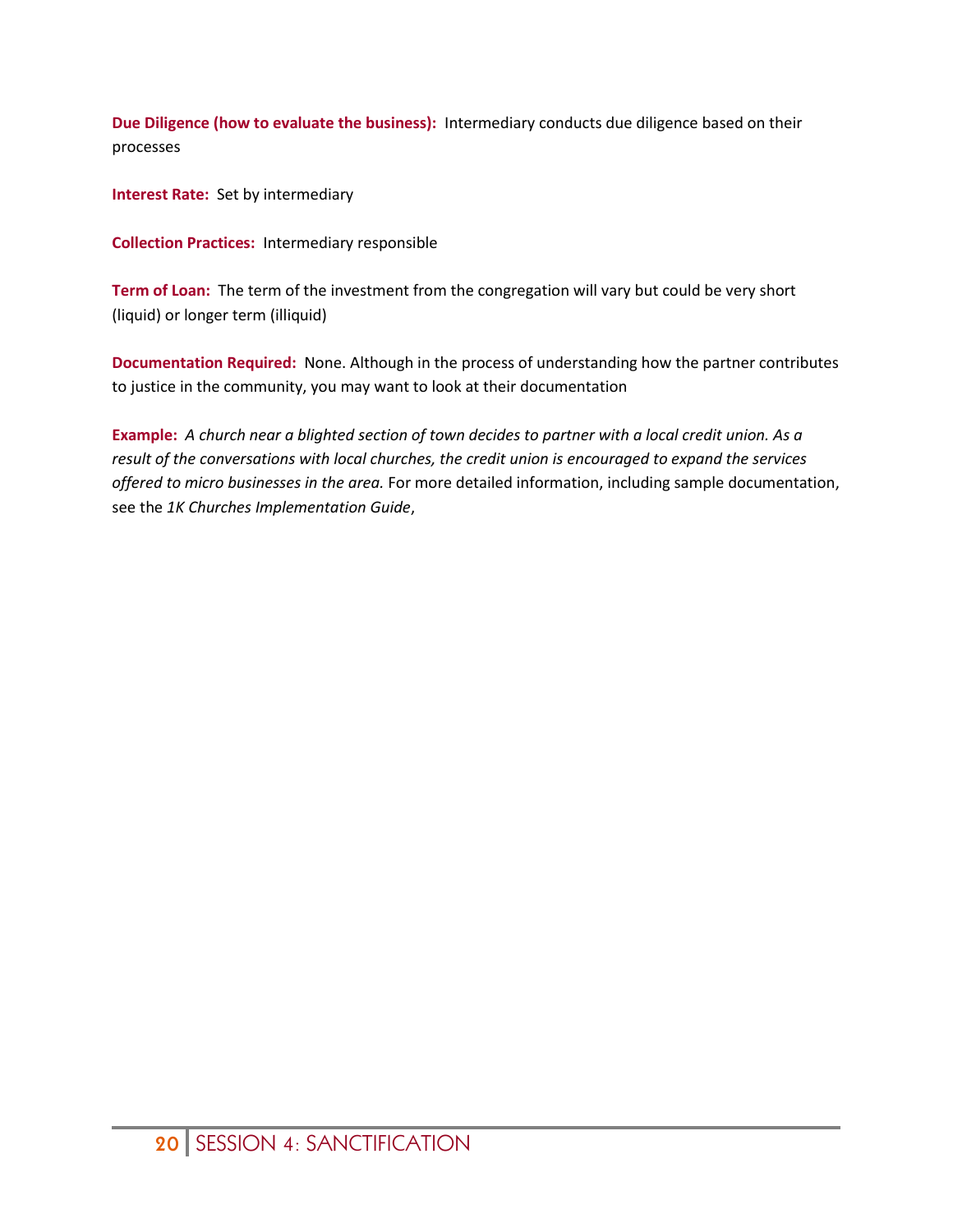## **BOLD ECONOMIC VISIONS** SESSION 5: LIVING HOPE

### BIBLICAL REFLECTION: TEXT

Read Isaiah 55:1-3.

*1 Ho, everyone who thirsts, come to the waters; and you that have no money, come, buy and eat! Come, buy wine and milk without money and without price. 2 Why do you spend your money for that which is not bread, and your labor for that which does not satisfy? Listen carefully to me, and eat what is good, and delight yourselves in rich food. 3 Incline your ear, and come to me; listen, so that you may live.* 

*– Isaiah 55:1-3*

### BIBLICAL REFLECTION: COMMENTARY

This invitation to a feast is an extraordinary picture of God's future. Thirst-quenching waters, flowing wine, sweet milk, and rich food are all free, offered without price, without cost. We can almost imagine God here as a vendor, crying out in the market about this rich fare being sold, but without a price. This is certainly a different type of transaction, signaling an alternative economy, one characterized by pure grace, joy, and life. This eschatological vision of God's future makes present hoping possible.

Scholars say these prophecies were addressed to an Israelite in Babylonian captivity, in exile during the sixth century BCE, and under the ominous threat of Persian rule with the rise of King Cyrus. It was a time of uncertainty filled with economic and social oppression. And the future looked as bleak as the present.

Israel was being conquered by other prosperous nations who worshipped all kinds of gods, followed different laws, lived by different ethics, and all the Israelites could probably see was struggle. They struggled to feed their families and pay onerous taxes, and to follow the laws of Moses in the face of foreigners who mocked them. Against this struggle they were called to still believe that God was the gracious Sovereign of the world, the prophet Isaiah imagines a free feast of rich food and wine for everyone.

We long for the opportunity to "buy without money and without cost." This vision of God's future is all gift. In her version of "He's Got the Whole World in His Hands," Mahalia Jackson adds a poignant verse. She sings: "If religion was a thing money could buy / The whole wide world in His hand / The rich would live and the poor would die / The whole wide world in His hand." We can't buy the promises of God. We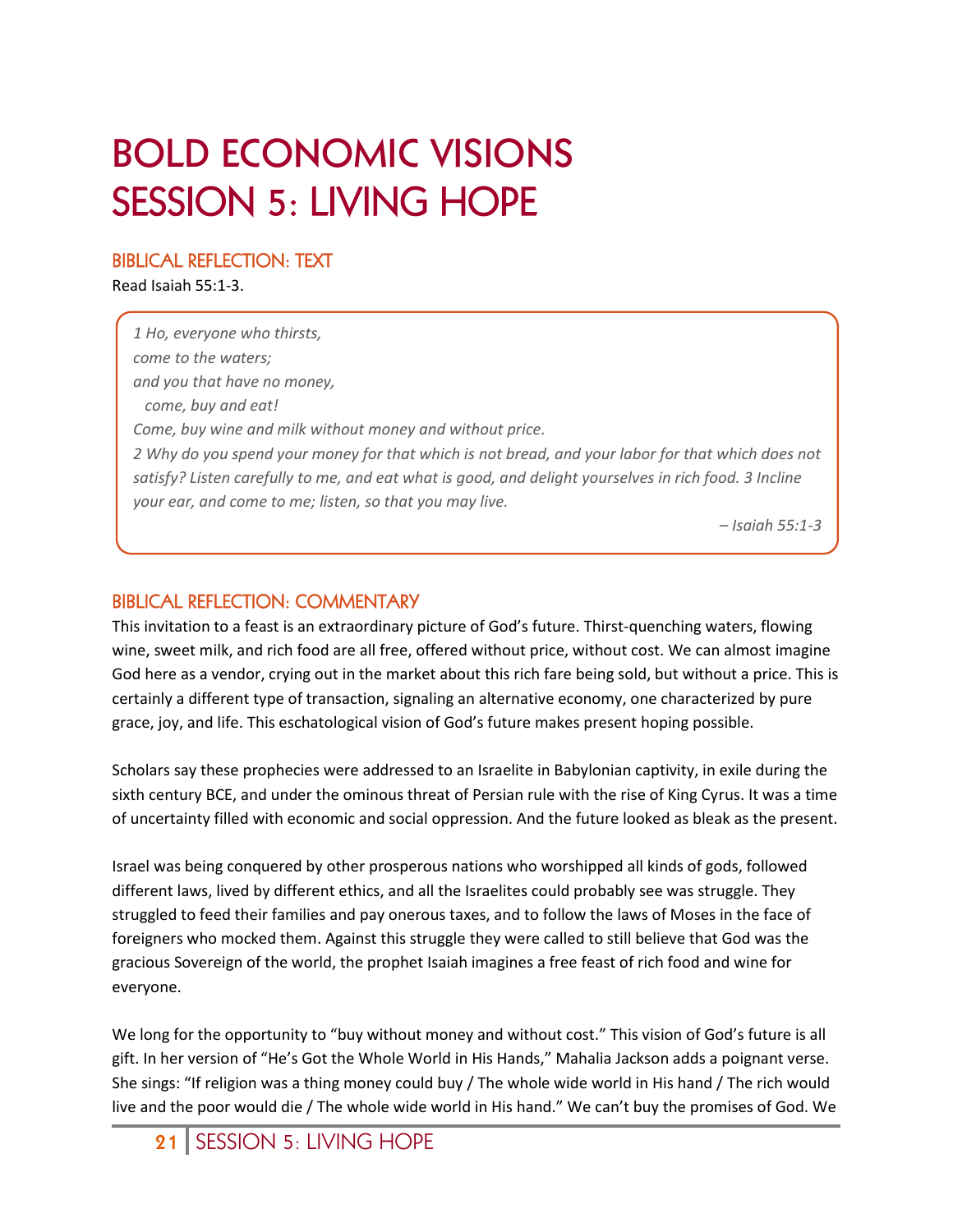can be grateful for the grace of God that allows us to freely partake and share with others in the abundant life of God's alternative economy.

Hope is rooted in reality. It is rooted in "what is," not in avoidance. Real hope provides the courage to face whatever chaos and trauma life throws at us. Hope does not try to avoid the pain of finite existence, nor is it naïve about suffering. Hope not only faces reality; hope imagines possibilities**.** Hope dreams dreams, is adaptable, and is not afraid to risk. When we are willing to cast ourselves deep into the dependable faithfulness of God, we will discover the buoyancy of hope.

### INVESTMENT PATHWAY: PUBLIC WITNESS

A church becomes a trustee for an entrepreneur who may not be seen as worth the risk by traditional funding systems. Using the online platform of Kiva, the church publicly provides a loan for the business and encourages others in the community to do the same in small dollar amounts. The congregation chooses a person whom they either know well or who is recommended by a community or social ministry organization. The congregation makes the decision based on the person's character rather than a credit score. This path is all about revaluing the worth of a person and redefining who we see as risky or safe.

**Sourcing of the Loan (how to find the business):** Work through a local social ministry organization, potentially, to find at risk individuals.

**Due Diligence (how to evaluate the business):** Kiva conducts the formal due diligence.

**Interest Rate:** 0%

**Collection Practices:** Kiva is responsible for collections, although the on-going conversation with the congregation (trustee) on-line is critical to the support of the business owner

**Term of Loan:** Two years

### **Documentation Required:** Provided by Kiva

**Example:** *Dan, an active church member with a felony record, has started his own catering business, but because of his spotty employment history, he is unable to get a business loan. Dan's congregation becomes a trustee for him on Kiva's website and lends the first \$500 toward the \$3,000 he needs for equipment, using the platform so that members of the local and online communities can join in and lend the rest.*

For more detailed information, including sample documentation, see the *1K Churches Implementation Guide*.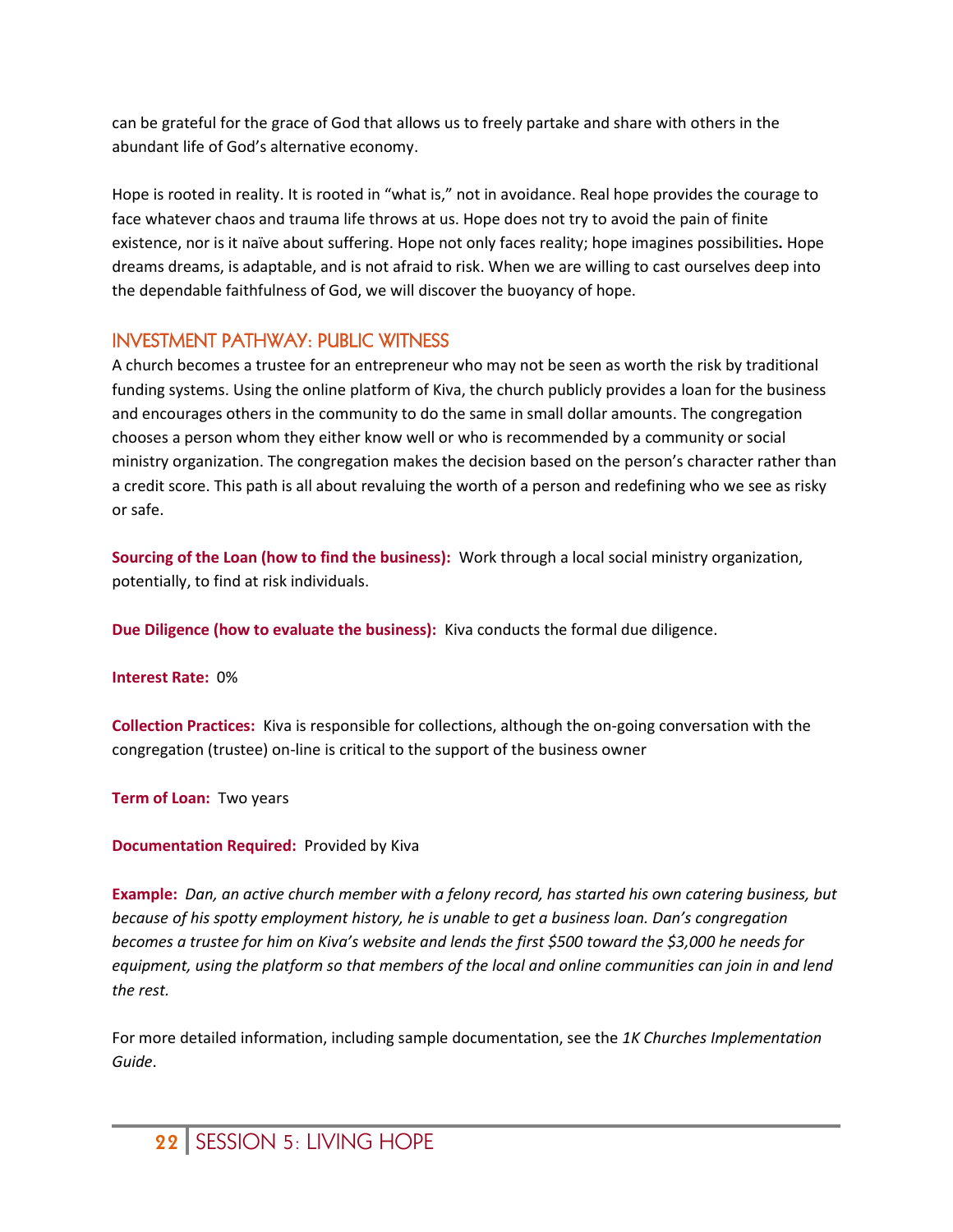### **Why are we so excited about Kiva Zip?**

#### Cultivation of Community through 'Conversations'

For the first time ever on Kiva, the Kiva Zip model enables lenders and borrowers to communicate directly with each other on our website. Support networks are fundamental to small businesses' success, but so often lacked by the borrowers that Kiva strives to serve. With Kiva Zip, we are connecting our borrowers with hundreds of lenders, who are becoming brand ambassadors and customers, dispensing business advice, or simply sending messages of encouragement and support to the borrowers they are funding with their \$25 loans.

#### Radical Expansion of Access to Capital

Because Kiva Zip loans are sent directly to the borrower, the model enables Kiva to partner with a vast number of community organizations and committed citizens, that have relationships with small business owners, but don't have the capacity or desire to administer loans themselves. There are literally millions of these 'Trustees' throughout America, and their work in remote regions and with excluded populations enables Kiva to significantly improve financial access for small business owners who would otherwise be excluded by the limited reach of conventional capital.

#### Development and Leveraging of Trust Networks

Over time, successful Zip borrowers are themselves becoming Trustees, 'endorsing' other aspiring entrepreneurs in their own communities. As these trust networks begin to virally spread, the reach of Kiva Zip's 0% interest, crowd-funded capital into previously untapped markets will be extended further and further. Robust repayment rates will be maintained, as credit scores and cashflow statements are supplemented by the character assessment and deep, long-standing relationships that permeate these trust networks.

### **Promising Early Results**

- We have now posted over 200 US loans to the Zip website
- ... Working with over 120 trustees in 35 states ٠
- Around half of those loans have been to businesses within their first year of operation; and about a third have been to startups
- So far we have a strong repayment rate
- Perhaps most exciting are the connections and community that we  $\bullet$ are building between our borrowers and our lenders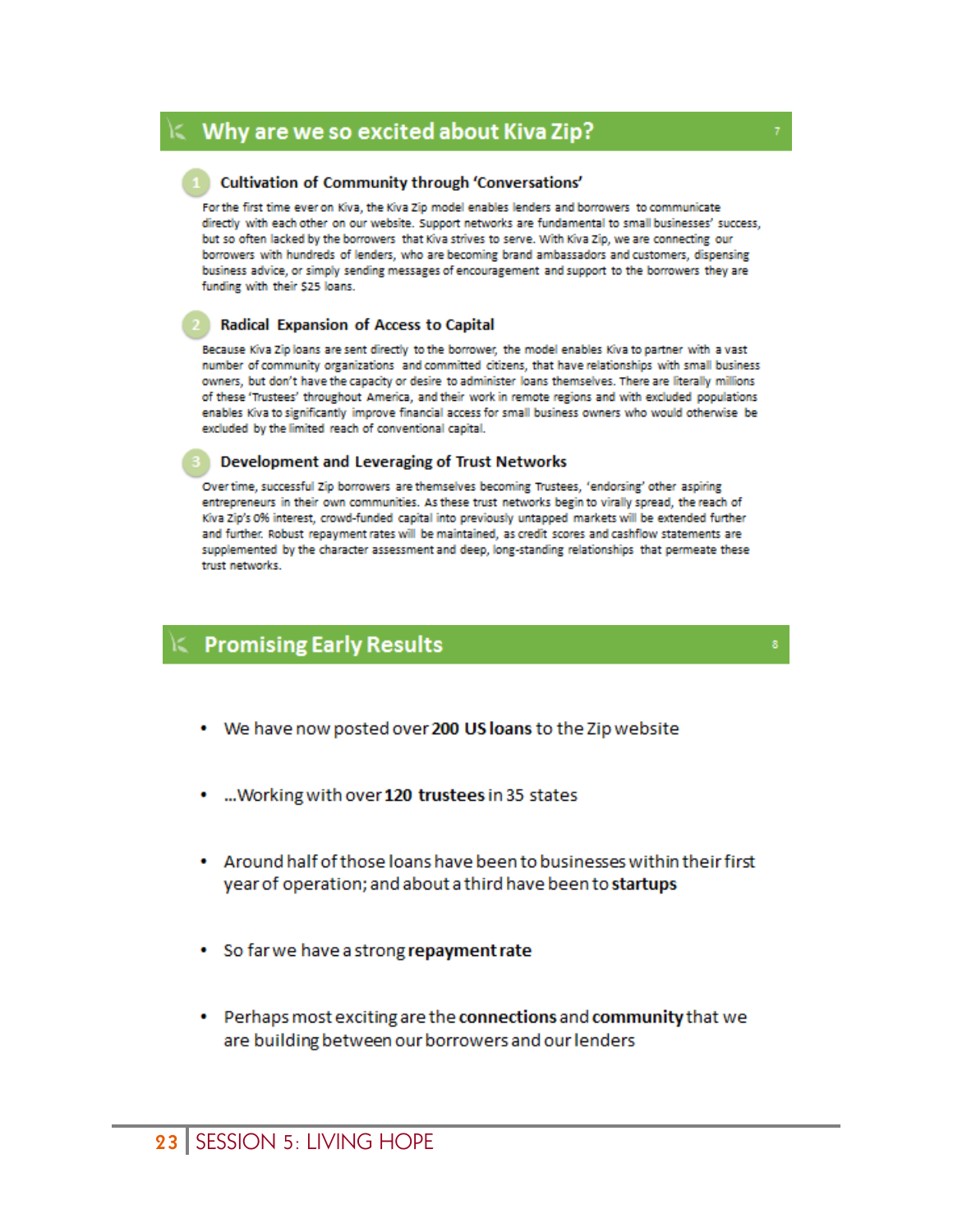### What's in it for borrowers?



### **What is a Trustee?**

There are approximately 400 microbusiness lending programs in the U.S. but there are millions of community-based organizations with deep ties in their communities.

Through Kiva Zip, these groups do not have to create their own loan programs. Instead, they can become Trustees and bring borrowers onto Zip.

It is the responsibility of trustees to:

- " Find eligible borrowers for a Kiva Zip loan
- $\blacksquare$ Publicly endorse them on the Kiva Zip website
- And provide ongoing support throughout the loan term

Trustees have no money at risk if a borrower they endorse does not repay, but their reputation is tied to borrowers' performance.

### **24** SESSION 5: LIVING HOPE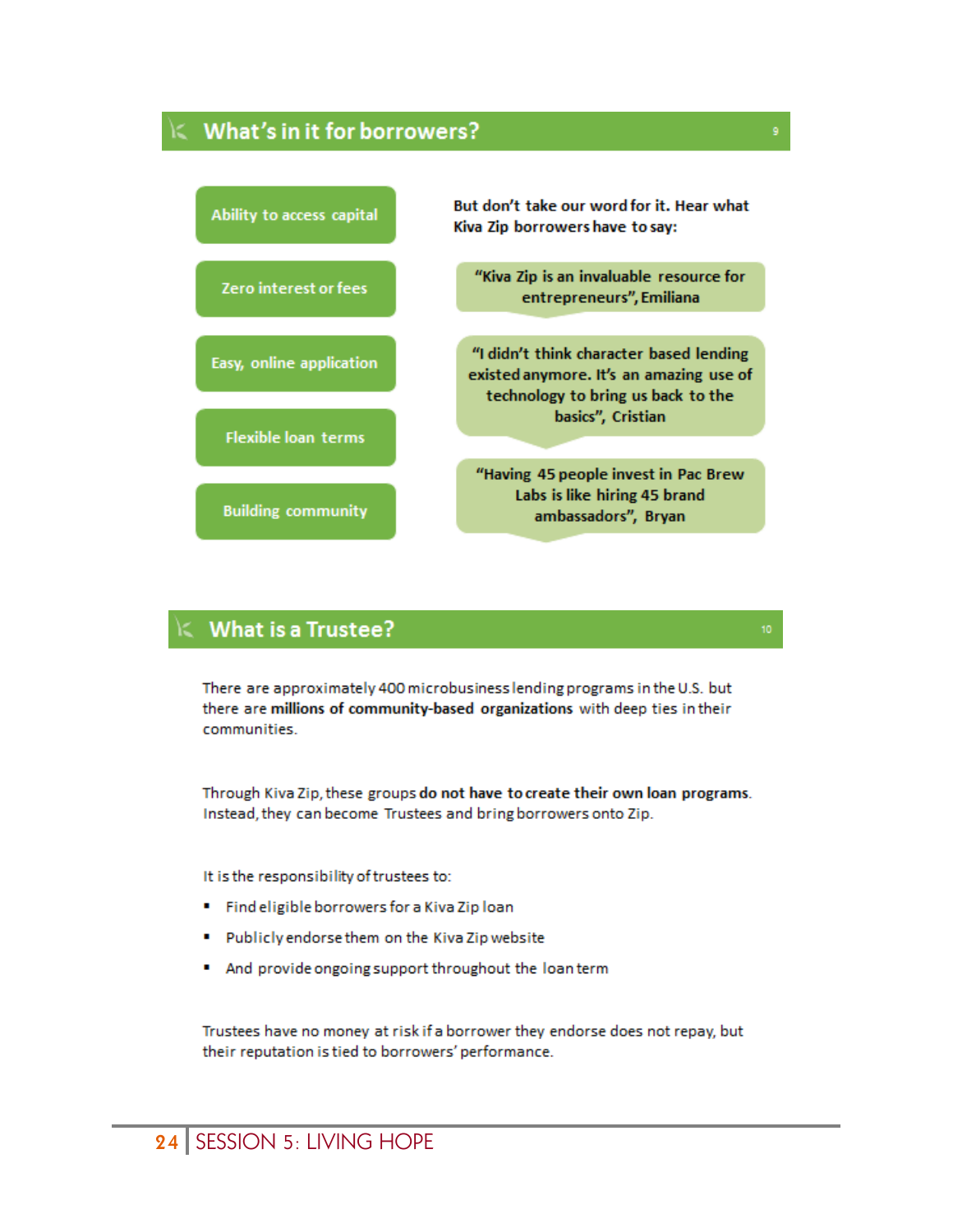### What the loans look like

- 0% interest
- **Business loans**
- Small size first loan can be up to \$5k; subsequent loans up to \$50k
- Up to 24 months term
- Grace periods available for some loans
- " Repayments made in regular weekly or monthly installments
- Disbursals and repayments made electronically via Paypal
- " Posted and 'crowd-funded' online

### A loan of \$5,000 helps me to pay for a marketing package that could increase sales by 15%



#### **Borrower Assessment**

Borrower selection is the most significant role that trustees play in their relationship with Kiva Zip, and there are several criteria that borrowers must meet, in order to qualify for a loan:

#### **Assessment**

Kiva Zip leaves it up to trustees to make a judgment call in these areas

- Do you deeply trust that they are the kind of person who will commit to repaying their loan?
- Do they have a viable business or business plan?
- Do you know what they will use the loan for and how it will impact their business?
- Will this loan have a positive social impact?
- Do they meet the minimum criteria for a Kiva Zip loan?

#### **Minimum requirements**

**Must be met unless there** are exceptional circumstances

- The borrower's debt: income ratio must be less than 35%
- The borrower cannot have past-due debt
- The borrower cannot currently be in foreclosure or bankruptcy
- The borrower's annual income must be less than \$100,000
- The borrower must be over 16
- The borrower must have a PayPal **Account**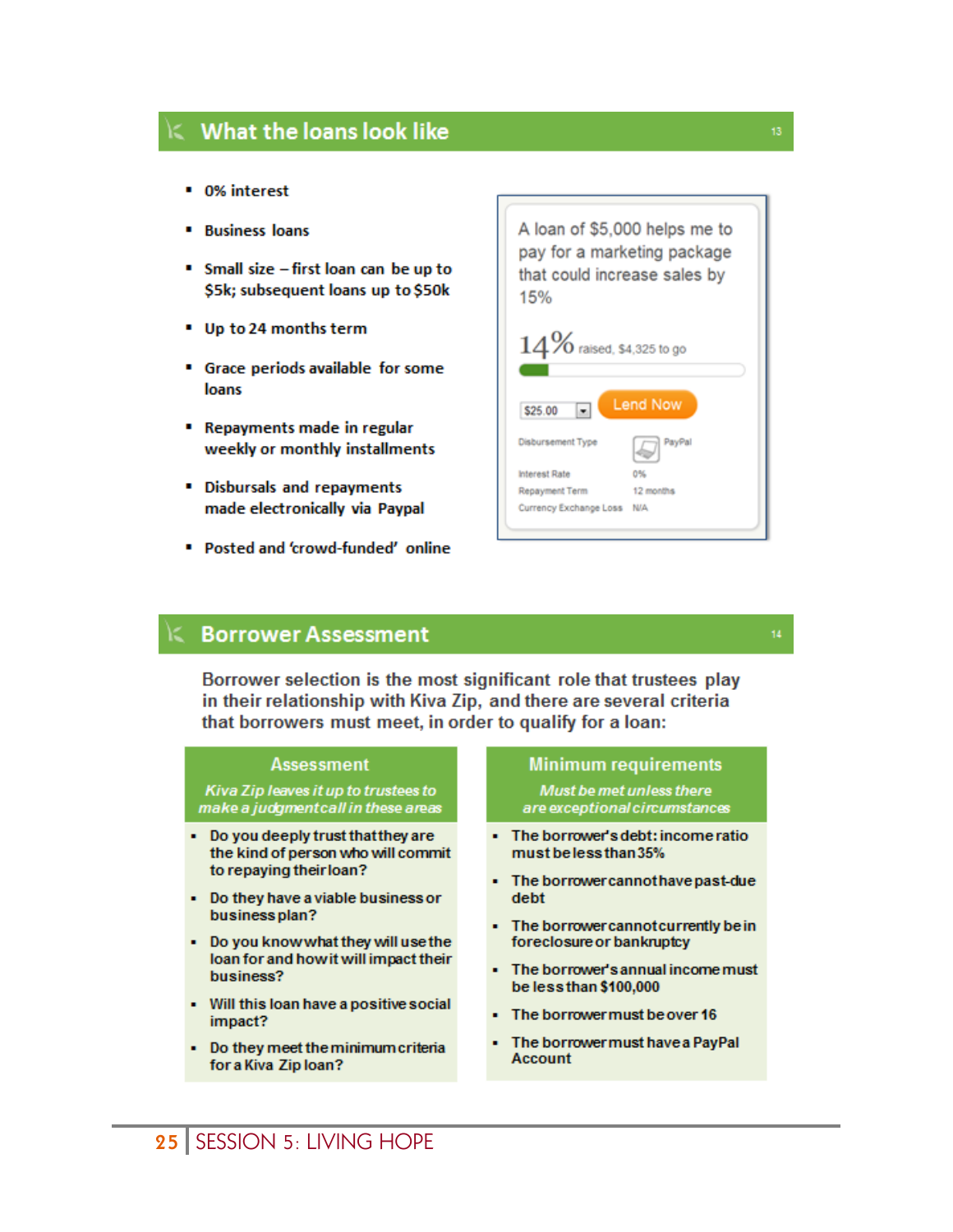## ACKNOWLEDGEMENTS

1K Churches has been a work of co-creation. A number of people have walked alongside Criterion Institute throughout the process of imagining and bringing 1K Churches to life. We are deeply grateful to be part of a significant body of people imagining God's economy.

Rev. Dan Senter, Pete Baumhefner, and Ross Baird were the early leaders who allowed us to learn with them while they implemented similar programs in their congregations. We want to thank all those who attended Convergence in 2012 and the dozens who attended other design sessions over the last year. Each contributed to the shape and content of this work, particularly Michelle Morgan, Doug Murrell, and Rose Feerick.

We want to thank everyone who piloted an earlier version of this bible study in the fall of 2013.

We are enormously grateful for the role that early regional leaders have played –Rev. Julie Wakalee-Lynch in San Francisco, Jim Kucher in Baltimore, Rev. Dr. Ruy Costa and Mary Beth Mills-Curran in Boston. We learned from you what champions need to be effective in this work.

We want to thank Beth Ritchey for her early leadership in this effort and, particularly, to thank Marissa Mahoney, who led this effort for a critical 9 months and was instrumental in developing this Bible Study.

Rev. Dr. Matthew Boulton, was instrumental in developing the overall framework that provides structure for this Bible Study. The experience of teaching "Discovering God's Economy with you at Christian Theological Seminary has informed, and will continue to inform, this work.

Rev. Dr. Herbert Anderson and Rev. Dr. Phyllis Anderson did amazing work drafting the theological commentary within this bible study. They deepened the theological insights and did the primary editing on this study guide.

Finally, we want to thank all of our donors who made this work possible.

Joy Anderson Founder and President, Criterion Institute